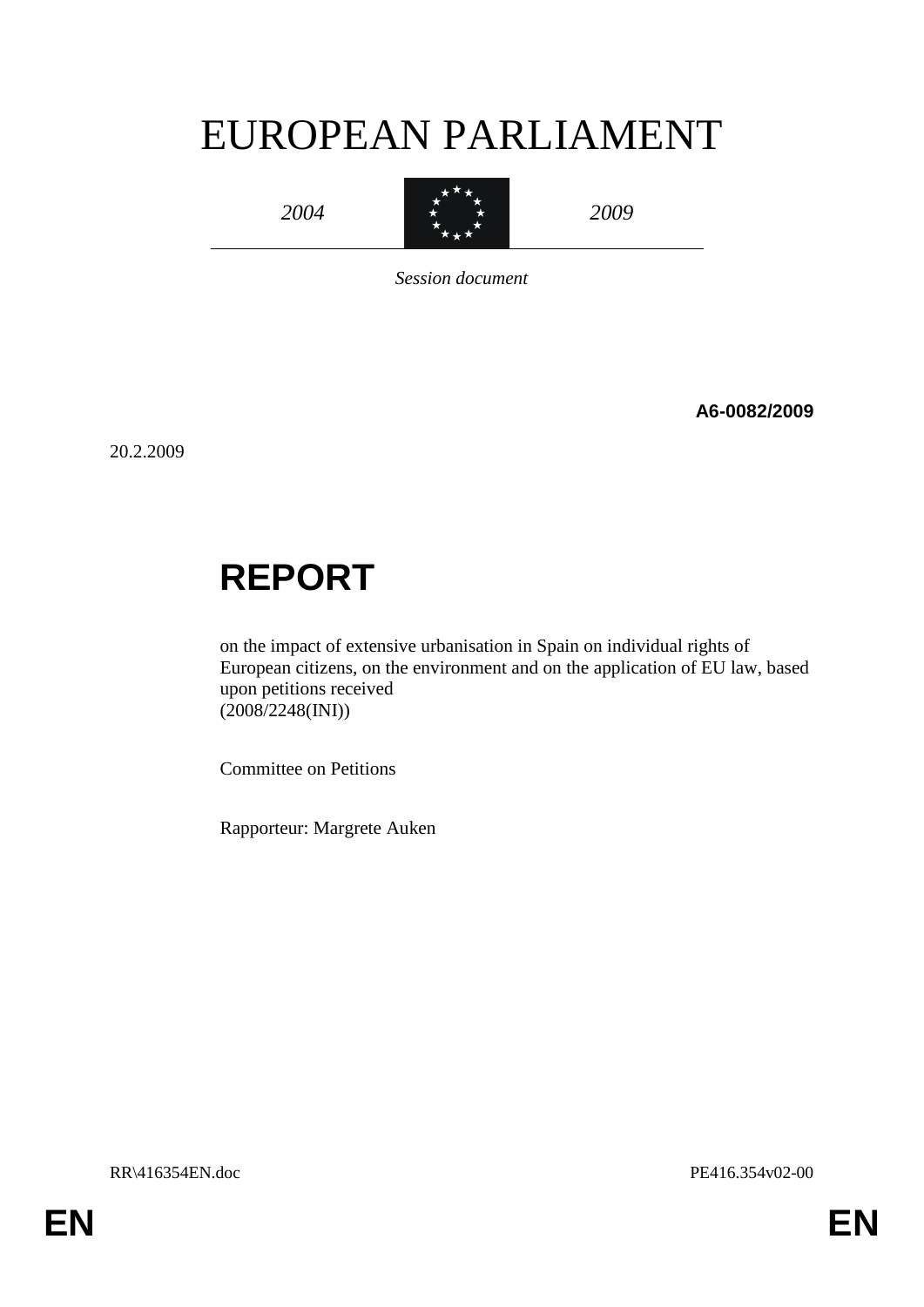# **CONTENTS**

# **Page**

| OPINION OF THE COMMITTEE ON LEGAL AFFAIRS ON THE LEGAL BASE 31 |  |
|----------------------------------------------------------------|--|
|                                                                |  |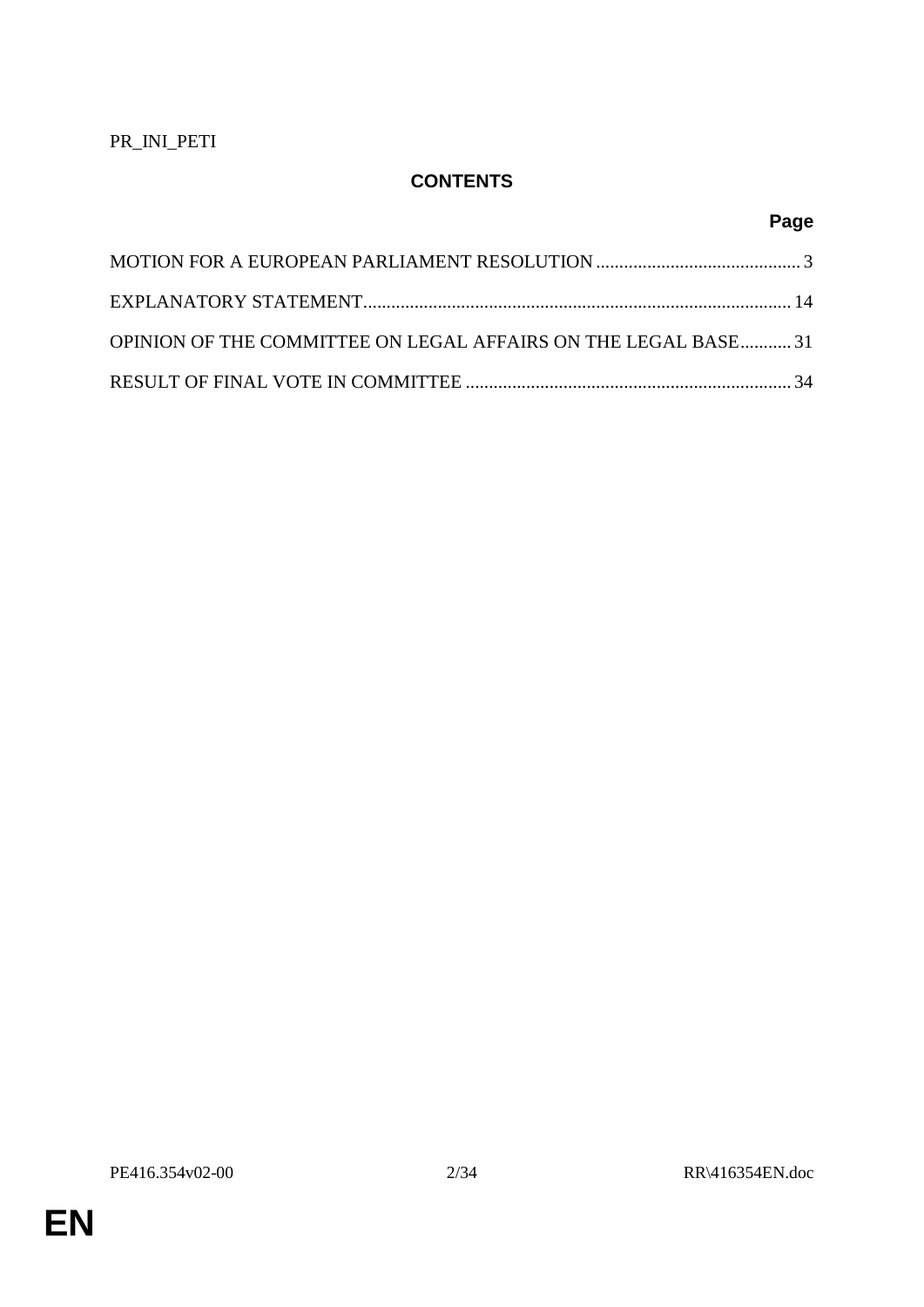## **MOTION FOR A EUROPEAN PARLIAMENT RESOLUTION**

#### **on the impact of extensive urbanisation in Spain on individual rights of European citizens, on the environment and on the application of EU law, based upon petitions received (2008/2248(INI))**

#### *The European Parliament*,

- having regard to the petitions contained in the annex hereto, notably Petition 0609/03,
- having regard to the right of petition enshrined in Article 194 of the EC Treaty,
- having regard to Rule 192(1) of its Rules of Procedure,
- having regard to the report of the Committee on Petitions and the opinion of the Committee on Legal Affairs (A6-0082/2009),
- A. whereas the petitions process provides European citizens and residents with a means of obtaining non-judicial redress for their grievances when these concern issues arising from the fields of activity of the European Union,
- B. whereas Article 6(1) of the Treaty on European Union states that "the Union is founded on the principles of liberty, democracy, respect for human rights and the rule of law, principles which are common to the Member States",
- C. whereas in Article 6(2) of the EU Treaty the Union commits itself to respect fundamental rights as guaranteed by the European Convention for the Protection of Human Rights and Fundamental Freedoms (the ECHR),
- D. whereas any citizen or resident of a state signatory to the ECHR who considers that his/her human rights have been violated should approach the European Court of Human Rights in Strasbourg, bearing in mind that before bringing any proceedings before that Court he/she must exhaust all domestic remedies, as is laid down in Article 35 of the ECHR*,*
- E. whereas Article 7 of the EU Treaty provides for procedures whereby the Union can respond to breaches of the principles mentioned in Article 6(1) and seek solutions,
- F. whereas Article 7 also gives Parliament the right to make a reasoned proposal to the Council for determination of the question whether there is a clear risk of a serious breach by a Member State of the values on which the Union is founded,
- G. whereas Article 7 of the Charter of Fundamental Rights of the European Union guarantees the protection of privacy and family life, including the private home of citizens, and whereas Article 8 of the ECHR confers the same rights and clarifies that "there shall be no interference by a public authority with the exercise of this right except such as is in accordance with the law and is necessary in a democratic society in the interests of national security, public safety or the economic well-being of the country, for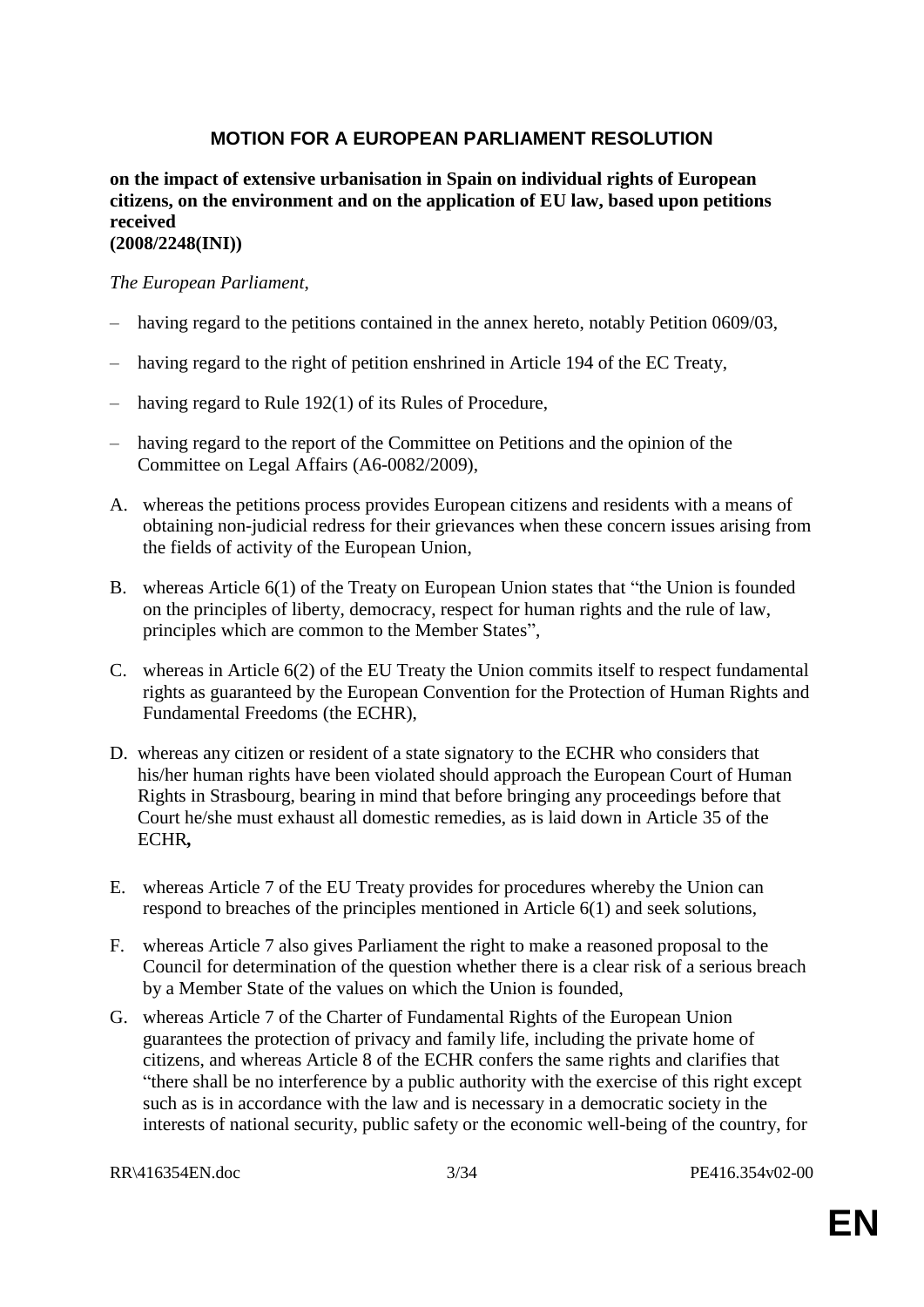the prevention of disorder or crime, for the protection of health or morals, or for the protection of the rights and freedoms of others"; whereas Parliament, the Council and the Commission have committed themselves to respecting the Charter in all their activities,

- H. whereas the right to private property is recognised as a fundamental right of European citizens in Article 17 of the Charter of Fundamental Rights, which provides that "everyone has the right to own, use, dispose of and bequeath his or her lawfully acquired possessions", that "no one may be deprived of his or her possessions, except in the public interest and in the cases and under the conditions provided for by law, subject to fair compensation being paid in good time for their loss", and that "the use of property may be regulated by law in so far as is necessary for the general interest",
- I. whereas Article 18 of the EC Treaty provides that "every citizen of the Union shall have the right to move and reside freely within the territory of the Member States, subject to the limitations and conditions laid down in this Treaty and the measures adopted to give it effect",
- J. whereas according to Article 295, the EC Treaty "shall in no way prejudice the rules in Member States governing the system of property ownership"; whereas, according to the case-law of the Court of Justice, that provision merely recognises the power of Member States to define the rules governing the system of property ownership; and whereas the case-law of the Court of Justice has confirmed that the competence of Member States in this respect must always be applied in conjunction with the fundamental principles of Community law, such as the free movement of goods, persons, services and capital (see the judgment of 22 June 1976 in Case C-119/75 *Terrapin* v *Terranova* [1976] ECR 1039),
- K. whereas, however, the Court of Justice has consistently held that, whilst the right to property forms part of the general principles of Community law, it is not an absolute right and must be viewed in relation to its social function and whereas, consequently, its exercise may be restricted, provided that those restrictions in fact correspond to objectives of general interest pursued by the Community and do not constitute a disproportionate and intolerable interference, impairing the very substance of the rights guaranteed (see the judgment of 10 December 2002 in Case C-491/01 *British American Tobacco (Investments) and Imperial Tobacco* [2002] ECR I-11453),
- L. whereas, notwithstanding that case-law, the Court of Justice has consistently held that, where national provisions fall outside the scope of Community law, there is no Community jurisdiction to assess the compatibility of those provisions with the fundamental rights whose observance the Court ensures (see, for instance, the order of 6 October 2005 in Case C-328/04 *Vajnai* [2005] ECR I-8577, paragraphs 12 and 13),
- M. whereas the first paragraph of Article 1 of the first Additional Protocol to the ECHR declares that "[e]very natural or legal person is entitled to the peaceful enjoyment of his possessions" and that "[n]o one shall be deprived of his possessions except in the public interest and subject to the conditions provided for by law and by the general principles of international law"; whereas the second paragraph of that article states that "[t]he preceding provisions shall not, however, in any way impair the right of a State to enforce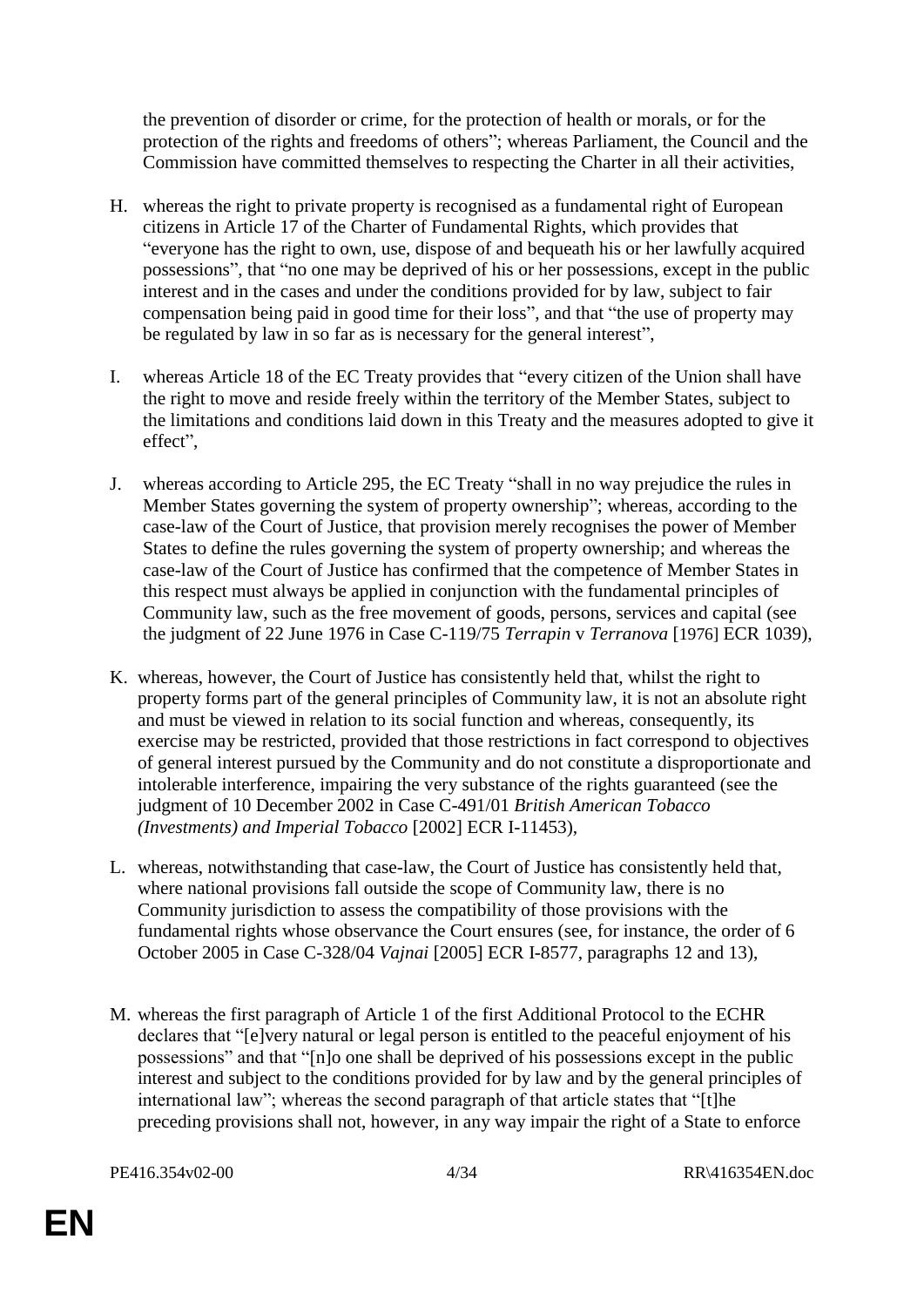such laws as it deems necessary to control the use of property in accordance with the general interest or to secure the payment of taxes or other contributions or penalties"; and whereas, at the time of ratification of the said Protocol, Spain expressed a reservation in respect of Article 1 in the light of Article 33 of the Spanish Constitution, which provides as follows: "The right to private property and inheritance is recognised. 2. The social function of these rights shall determine the limits of their content in accordance with the law. 3. No one may be deprived of his or her property and rights, except on justified grounds of public utility or social interest and with a proper compensation in accordance with the law.",

- N. whereas Parliament considers that the obligation to cede legitimately acquired private property without due process and proper compensation and the obligation to pay arbitrary costs for unrequested and often unnecessary infrastructure development constitute a violation of an individual's fundamental rights under the ECHR and in the light of the case-law of the European Court of Human Rights (see, for instance, *Aka v. Turkey*<sup>1</sup>),
- O. whereas in 2008 the Spanish authorities issued instructions regarding the application of the 1988 Coastal Law, which had been neglected for many years during which time extensive environmental damage was done to coastal areas in Spain; whereas even the current instructions do not provide for clear implementing measures to be followed by the local and regional authorities involved, and whereas many new petitions received bear witness to the retroactive contents of the instructions and the arbitrary destruction and demolition of individuals' legitimately acquired property, their rights to such property and their ability to transfer their rights by means of inheritance,
- P. whereas, in view of the actual course of the demarcation line, those affected have formed the strong impression that it has been defined arbitrarily at the expense of foreign owners, for example on the island of Formentera,
- Q. whereas the Coastal Law impacts disproportionately on individual property owners who should have their rights fully respected, and at the same time insufficiently on the real perpetrators of coastal destruction, who have in many instances been responsible for excessive urban developments along the coasts, including holiday resorts, and who had good grounds for knowing that they were invariably acting contrary to the provisions of the law in question,
- R. whereas in the course of the current parliamentary term the Committee on Petitions, acting in response to the very large number of petitions received, has conducted detailed investigations, has reported three times on the extent of the abuse of the legitimate rights of EU citizens to their legally acquired property in Spain, and has also detailed its concerns in relation to the undermining of sustainable development, environmental protection, water quality and provision, procedures concerning public procurement with regard to urbanisation contracts and insufficient control of urbanisation procedures by

<sup>&</sup>lt;sup>1</sup> Judgment of 23 September 1998; see also Parliament's resolution of 21 June 2007 on the results of the factfinding mission to the regions of Andalucía, Valencia and Madrid conducted on behalf of the Committee on Petitions (OJ C 146 E, 12.6.2008, p. 340).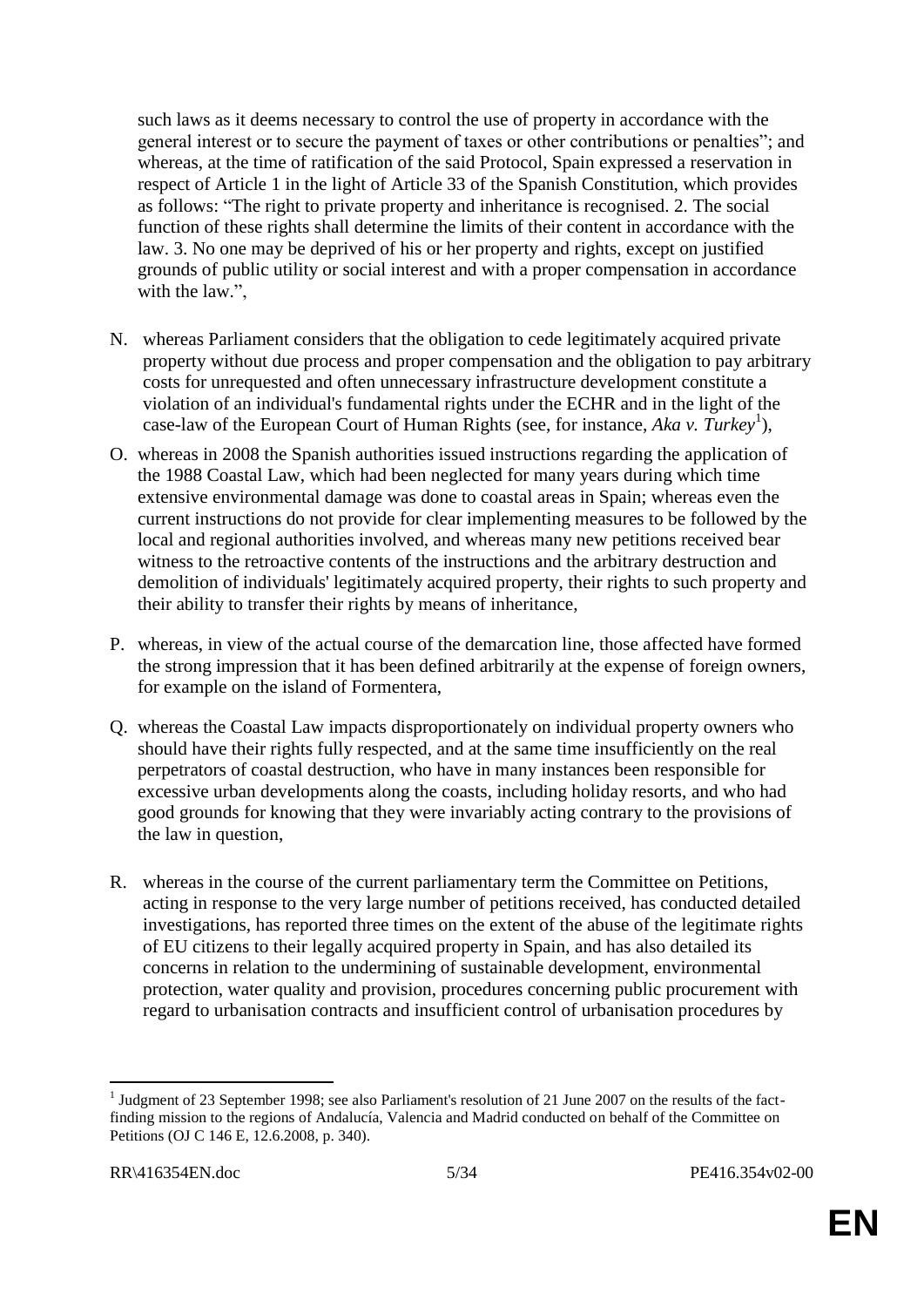many local and regional authorities in  $Spin<sup>1</sup>$ , which matters are currently the subject of legal proceedings both in Spain and before the Court of Justice,

- S. whereas there are many examples of cases where every level of authority, from central to autonomous and local, has been responsible for setting in motion a model for unsustainable development that has had extremely serious environmental consequences, as well as economic and social repercussions,
- T. whereas Parliament has received many petitions from private individuals and from various organisations representing EU citizens, complaining about different aspects of urbanisation, and whereas it has noted that many of the issues raised in the petitions submitted in relation to urban expansion do not constitute infringements of Community law, as is evidenced by the communications to the Member States, and should be settled by exhausting the legal remedies available in the Member States concerned,
- U. whereas there is growing evidence that the judicial authorities in Spain have begun to respond to the challenge resulting from excessive urbanisation in many coastal areas, in particular by investigating and bringing charges to bear against certain corrupt local officials who, by their actions, have facilitated unprecedented and unregulated urban developments to the detriment of the rights of EU citizens, thereby damaging irretrievably the biodiversity and environmental integrity of many regions of Spain; whereas Parliament has observed, however, in response to such charges, that procedures remain outrageously slow and that the sentences handed down in many of these cases are incapable of being enforced in a way which provides any satisfaction to the victims of such abuse, and whereas this has strengthened the impression shared by many non-Spanish EU citizens affected regarding the inactivity and/or partiality of Spanish justice; whereas it is noteworthy, however, that there is also an avenue of appeal to the European Court of Human Rights, once domestic remedies have been exhausted,
- V. whereas such widespread activity, supported by irresponsible local and regional authorities through inadequate and sometimes unjustified legislation which in many cases runs counter to the objectives of several European legislative acts, has been most damaging to the image of Spain and to its broader economic and political interests in Europe, as have the lax application of the urban planning and environmental laws in force in the Spanish autonomous communities to certain urban development operations, as well as the emergence of major cases of corruption stemming from such abuse,
- W. whereas regional ombudsmen have frequently acted, in very difficult circumstances, to defend the interests of EU citizens in cases related to urbanisation abuses, although in some autonomous communities regional governments have on occasion been able to pay no heed to their efforts,
- X. whereas Article 33 of the Spanish Constitution makes reference to the rights of individuals to their property, and whereas there have been different interpretations of that article, notably as regards the provision of property for social use as opposed to the rights

<sup>1</sup> <sup>1</sup> See the above-mentioned resolution of 21 June 2007 and the resolution of 13 December 2005 on the alleged abuse of the Valencian Land Law or Ley Reguladora de la Actividad Urbanística (LRAU – law on development activities) and its effect on European citizens (Petitions 609/2003, 732/2003, 985/2002, 111272002. 107/2004 and others) (OJ C 286 E, 23.11.2006, p.225).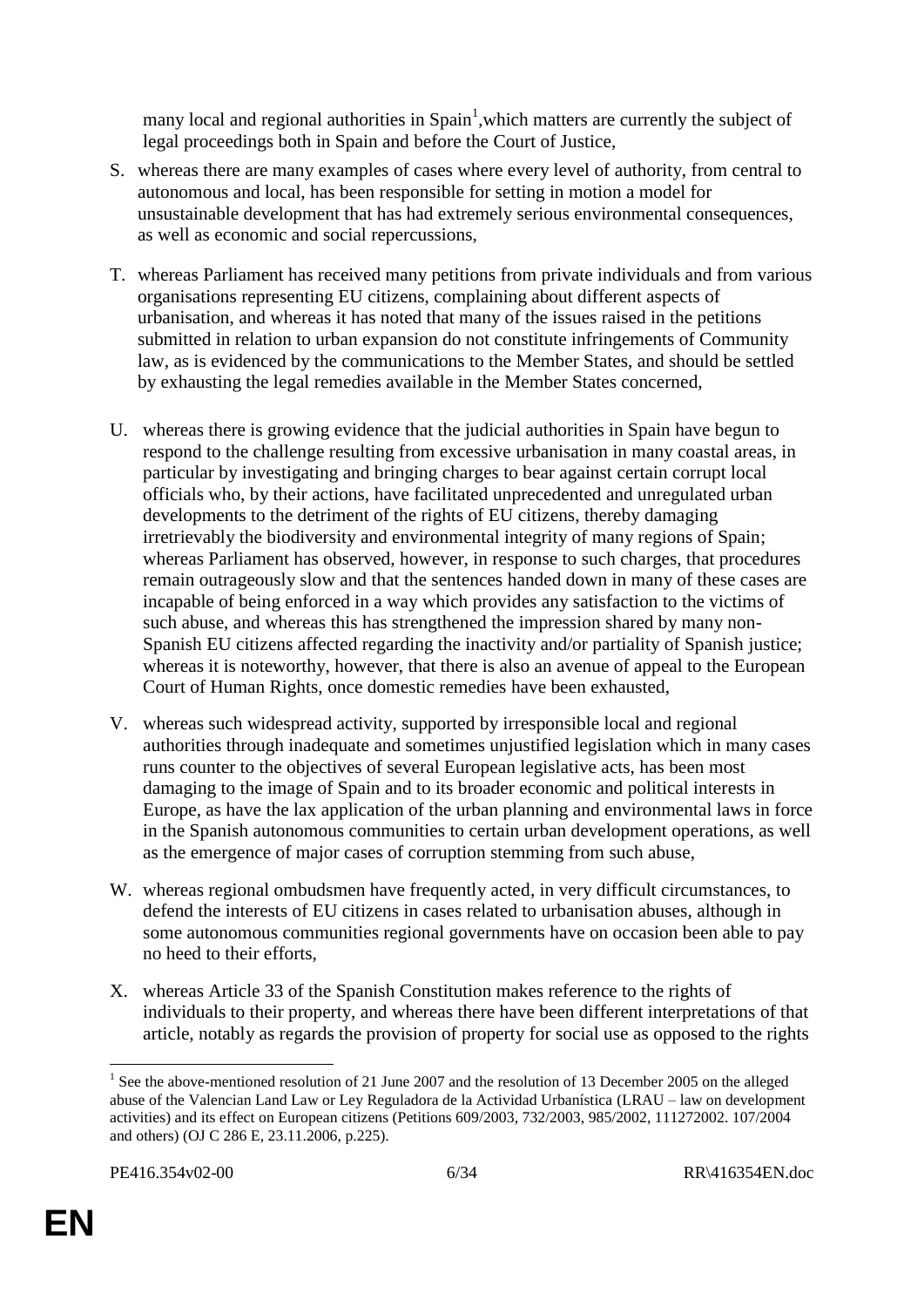of individuals to their legally acquired homes and dwellings; whereas no ruling on the application of the land laws in the Valencian region has been given,

- Y. whereas Article 47 of the Spanish Constitution provides that all Spaniards have the right to enjoy decent and adequate housing, and tasks the public authorities with promoting the requisite conditions and establishing the relevant rules to make that right effective, and with regulating land use in the general interest in order to prevent speculation,
- Z. whereas the national government in Spain has a duty to apply the EC Treaty and to defend and ensure the full application of European law on its territory, irrespective of the internal organisation of the political authorities as established by the Constitution of the Kingdom of Spain,
- Aa. whereas the Commission, acting pursuant to the powers conferred on it by Article 226 of the EC Treaty, has brought proceedings against Spain before the Court of Justice in a case involving the excessive urbanisation abuses which have occurred in Spain which directly concerns the implementation by the Valencian authorities of the Directive on Public Procurement<sup>1</sup>,
- Ab. whereas the Commission, at the request of the Committee on Petitions, has launched an investigation into more than 250 urbanisation projects which have received a negative opinion from the competent water authorities and river basin authorities and which may therefore place the projects in contravention of the Water Framework Directive<sup>2</sup>, notably in Andalucía, Castilla-la-Mancha, Murcia and Valencia,
- Ac.whereas many of those urbanisation projects are detached from consolidated urban areas which require substantial expenditure in respect of basic services such as electricity and water supplies and road infrastructure; whereas investment in those projects often includes an element of EU funding,
- Ad. whereas in many documented cases of urbanisation problems in Spain the Commission has failed to act sufficiently forcefully, not only as regards enforcement of the precautionary principle of environmental law but also because of its lax interpretation of acts by competent local or regional authorities which have binding legal effect, such as the "provisional approval" of an integrated urban development plan by a local authority,
- Ae. whereas the objective of the Strategic Environmental Impact Assessment Directive<sup>3</sup>, Article 3 of which explicitly covers tourism and urbanisation, is to provide for a high level of protection of the environment and to contribute to the integration of environmental considerations into the preparation and adoption of plans and programmes with a view to promoting sustainable development; and whereas the Water Framework Directive requires Member States to prevent the deterioration of their waters and to promote the sustainable use of their fresh water resources,

<sup>1</sup> <sup>1</sup> Directive 2004/18/EC of the European Parliament and of the Council of 31 March 2004 on the coordination of procedures for the award of public works contracts, public supply contracts and public service contracts (OJ L 134, 30.4.2004, p. 114).

<sup>&</sup>lt;sup>2</sup> Directive 2000/60/EC of the European Parliament and of the Council of 23 October 2000 establishing a framework for Community action in the field of water policy (OJ L 327, 22.12.2000, p. 1).

<sup>&</sup>lt;sup>3</sup> Directive 2001/42/EC of the European Parliament and of the Council of 27 June 2001 on the assessment of the effects of certain plans and programmes on the environment (OJ L 197, 21.7.2001, p. 30.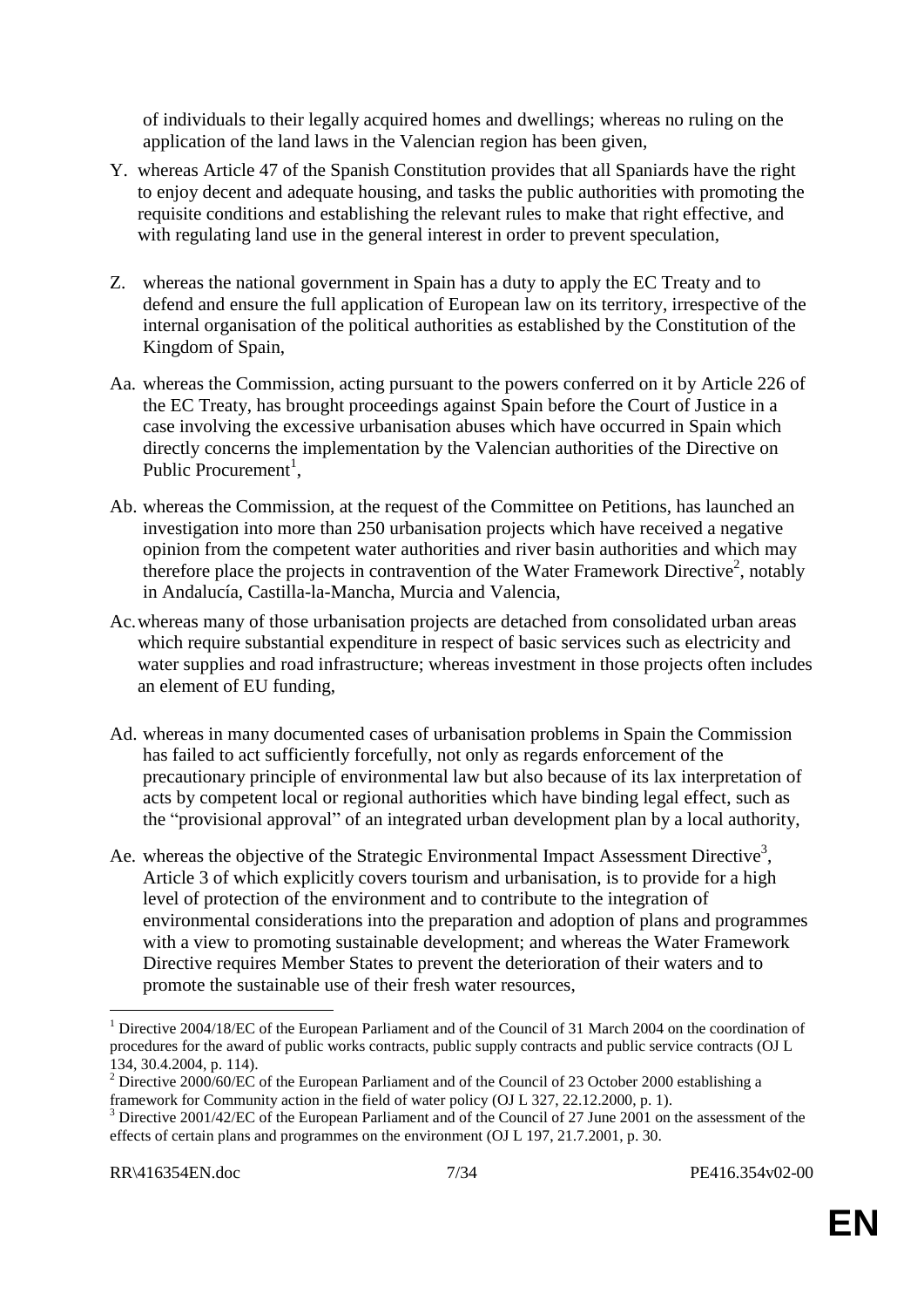- Af. whereas successive fact-finding visits by the Committee on Petitions have shown that these objectives seem to be frequently misunderstood by some local and regional authorities (not just in the coastal regions) when proposing or agreeing to extensive urbanisation programmes; whereas most urbanisation plans contested by petitions involve the reclassification of rural land into land zoned for urbanisation – to the considerable economic benefit of the urbanisation agent and the developer; and whereas there are also many instances of protected land, or land which should be protected because of its sensitive biodiversity, being de-listed and reclassified, or not being listed at all, precisely to allow for urbanisation of the area concerned,
- Ag. whereas such considerations compound the abuse which is felt by thousands of EU citizens who, as a result of the plans of the urbanisation agents, have not only lost their legitimately acquired property but have been forced to pay the arbitrary cost of unwanted, often unnecessary and unwarranted infrastructure projects directly affecting their property rights, the end result of which has been financial and emotional catastrophe for many families,
- Ah. whereas many thousands of European citizens have, in different circumstances, bought property in Spain in good faith acting with local lawyers, town planners and architects, only to find later that they have become victims of urbanisation abuse by unscrupulous local authorities and that, as a result, their property faces demolition because their homes have been found to be illegally built and therefore worthless and unsaleable,
- Ai. whereas real estate agents in Member States such as the UK, and other providers of services related to the real estate market in Spain, continue to market property in new urbanisations even when they are necessarily aware that there is a clear possibility that the project in question will not be completed or built,
- Aj. whereas the natural Mediterranean island and coastal areas of Spain have suffered extensive destruction in the last decade as cement and concrete have saturated these regions in a way which has affected not only the fragile coastal environment – much of which is nominally protected under the Habitats<sup>1</sup>/Natura 2000 and Birds<sup>2</sup> Directives, such as urbanisations in Cabo de Gata (Almería) and in Murcia – but also the social and cultural activity of many areas, which constitutes a tragic and irretrievable loss to their cultural identity and heritage as well as to their environmental integrity, and all this primarily because of the absence of supra-municipal planning or regional planning guidelines placing reasonable limits on urban growth and development, set on the basis of explicit criteria of environmental sustainability, and because of the greed and speculative behaviour of certain local and regional authorities and members of the construction industry who have succeeded in deriving massive benefits from their activities in this regard, most of which have been exported<sup>3</sup>,
- Ak.whereas this model of growth also has negative consequences for the tourism sector, since it has a devastating impact on quality tourism given that it destroys local values and encourages excessive urban expansion,

<sup>1</sup> <sup>1</sup> Council Directive 92/43/EEC of 21 May 1992 on the conservation of natural habitats and of wild fauna and flora (OJ L 206, 22.7.1992, p. 7).

<sup>&</sup>lt;sup>2</sup> Council Directive 79/409/EEC of 2 April 1979 on the conservation of wild birds (OJ L 103, 25.4.1979, p. 1).

<sup>&</sup>lt;sup>3</sup> Note the recent reports issued by the Bank of Spain, Greenpeace and Transparency International.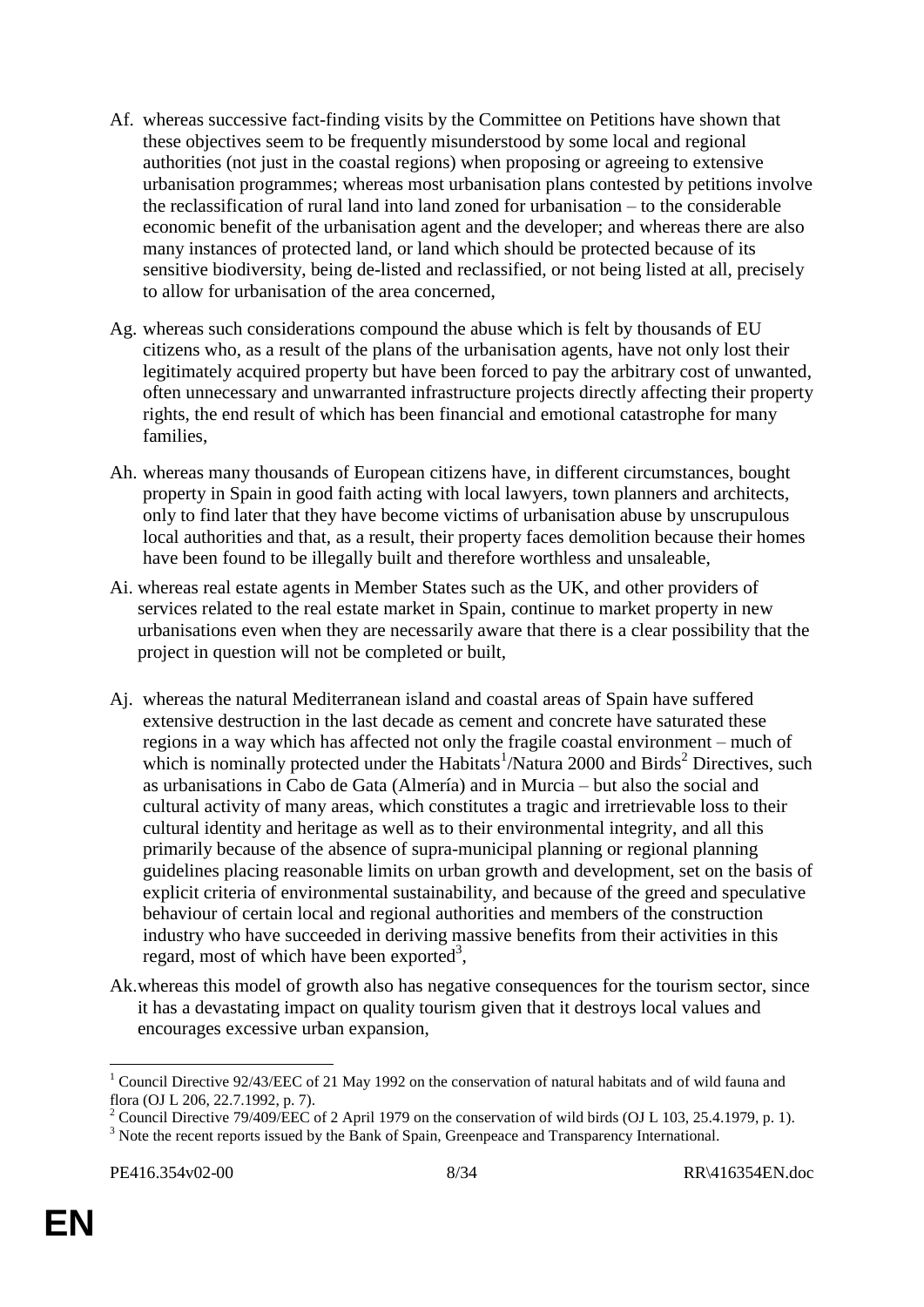- Al. whereas this is a model that pillages cultural goods and ruins the values and distinct features of identity that are fundamental to Spain's cultural diversity, destroying archaeological sites, buildings and places of cultural interest, as well as the natural environment and landscape surrounding them,
- Am.whereas the building industry, having made considerable profits during the years of rapid economic expansion, has become a primary casualty of the current collapse of the financial markets, itself partly provoked by speculative ventures in the housing sector, and whereas this affects not only the companies themselves, who are now confronted with bankruptcy, but also the tens of thousands of workers in the building industry who now face unemployment because of the unsustainable urbanisation policies which were pursued and of which they now have also become victims,
- 1. Calls on the Government of Spain and of the regions concerned to carry out a thorough review and to revise all legislation affecting the rights of individual property owners as a result of massive urbanisation, in order to bring an end to the abuse of rights and obligations enshrined in the EC Treaty, in the Charter of Fundamental Rights, in the ECHR and in the relevant EU Directives, as well as in other conventions to which the EU is a party;
- 2. Calls on the Spanish authorities to abolish all legal forms that encourage speculation, such as urbanisation agents;
- 3. Considers that the competent regional authorities should suspend and review all new urbanisation plans which do not respect the strict criteria of environmental sustainability and social responsibility and which do not guarantee respect for the rightful ownership of legitimately acquired property, and to halt and cancel all existing developments where criteria laid down in EU law, notably as regards the award of urbanisation contracts and compliance with provisions relating to water and the environment, have not been respected or applied;
- 4. Requests the Spanish authorities to ensure that no administrative act that would oblige a citizen to cede legitimately acquired private property finds its legal base in a law which has been adopted after the date of construction of the property in question, since this would infringe the principle of non-retroactivity of administrative acts which is a general principle of Community law (see the judgment of the Court of Justice of 29 January 1985 in Case 234/83 *Gesamthochschule Duisburg* [1985] ECR 327) and would undermine guarantees affording citizens legal certainty, confidence and legitimate expectations of protection under EU law;
- 5. Calls on the Spanish authorities to develop a culture of transparency geared to informing citizens about soil management and fostering effective mechanisms for public information and participation;
- 6. Urges the Spanish Government to hold a public debate, with the participation of all administrative bodies, that would involve a rigorous study through the setting-up of a working committee on urban development in Spain and that would make it possible to take legislative measures against speculation and unsustainable development;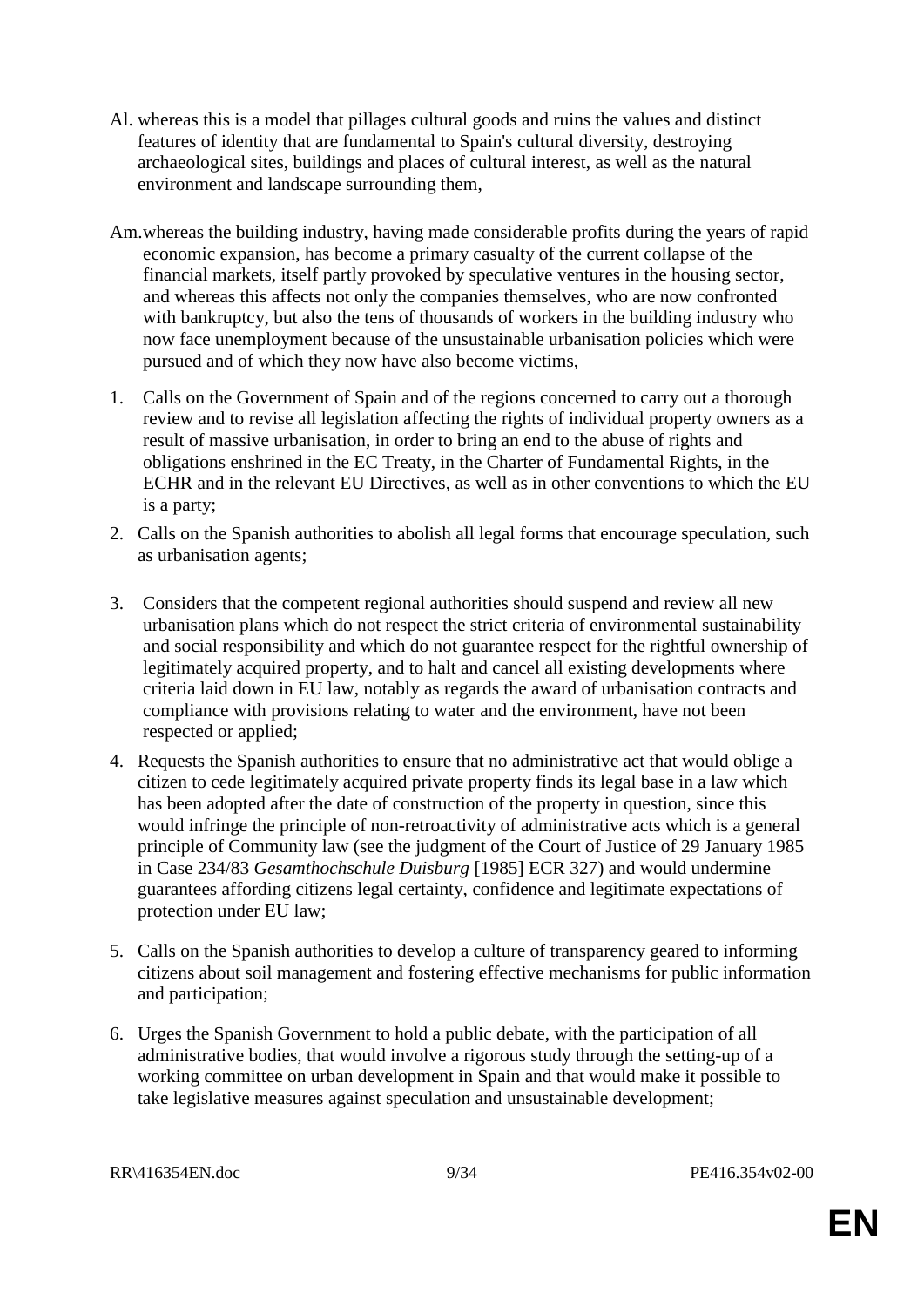- 7. Urges the competent national and regional authorities to establish functioning judicial and administrative mechanisms, involving the regional ombudsmen, which are given the authority to provide ways of speeding up redress and compensation for victims of urbanisation abuse who have suffered as a result of the application of the provisions of existing legislation;
- 8. Requests the competent financial and commercial bodies concerned with the construction and urbanisation industry to work together with the political authorities in seeking solutions to the problems resulting from large-scale urbanisation, which has affected numerous EU citizens who have chosen to take advantage of the provisions of the EU Treaty and who have exercised their rights of establishment under Article 44 in a Member State which is not their country of origin;
- 9. Urges the competent national, regional and local authorities to guarantee a fair settlement for the many ongoing cases of EU citizens affected by non-completion of their houses as a result of the poor planning and coordination between institutions and construction companies;
- 10. Points out that, if aggrieved parties fail to obtain satisfaction in the Spanish courts, they will have to appeal to the European Court of Human Rights, given that the alleged violations of the fundamental right to property do not come within the jurisdiction of the Court of Justice;
- 11. Calls on the EU institutions to provide advice and support, if requested so to do by the Spanish authorities, in order to provide them with the means to surmount effectively the disastrous impact of massive urbanisation on citizens' lives within a duly short yet reasonable time-frame;
- 12. Calls on the Commission, at the same time, to ensure strict respect for the application of Community law and of the objectives laid down in the Directives covered by this resolution, so that compliance therewith can be assured;
- 13. Expresses its deep concern and dismay that the legal and judicial authorities in Spain have encountered difficulties in dealing with the impact of massive urbanisation on peoples' lives, as evidenced by the thousands of representations received by Parliament and its responsible committee on this issue;
- 14. Considers it alarming that there appears to be a widespread lack of confidence among the petitioners in the Spanish judicial system as an effective means of obtaining redress and justice;.
- 15. Expresses concern over the lack of correct transposition of the Directives on money laundering<sup>1</sup>, which is currently the subject of Treaty infringement proceedings and which

<sup>&</sup>lt;sup>1</sup> Directive 2005/60/EC of the European Parliament and of the Council of 26 October 2005 on the prevention of the use of the financial system for the purpose of money laundering and terrorist financing (OJ L 309, 25.11.2005, p. 15); Commission Directive 2006/70/EC of 1 August 2006 laying down implementing measures for Directive 2005/60/EC of the European Parliament and of the Council as regards the definition of politically exposed person and the technical criteria for simplified customer due diligence procedures and for exemption on grounds of a financial activity conducted on an occasional or very limited basis (OJ L 214, 4.8.2006, p. 29).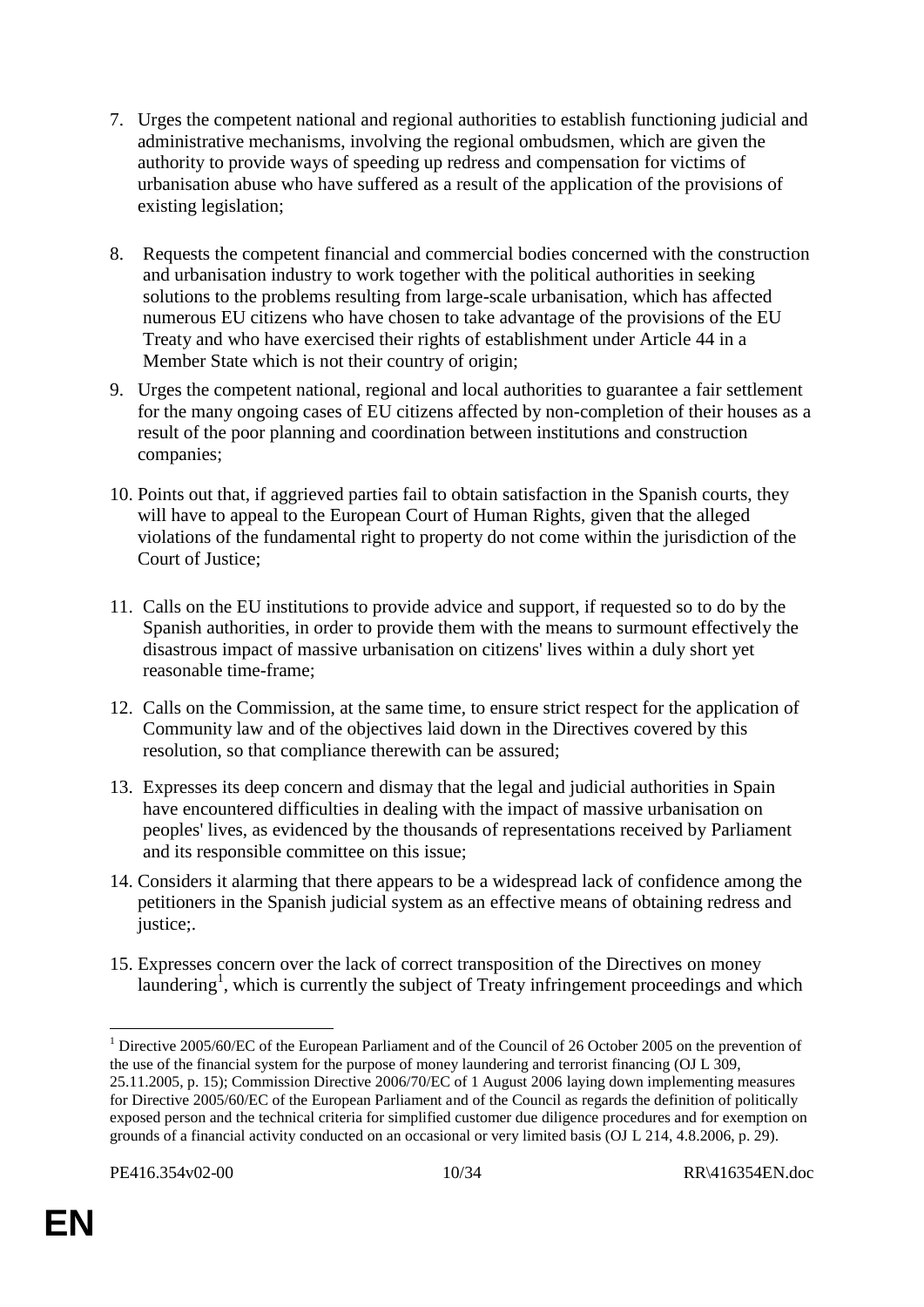has limited the transparency and legal pursuit of the illicit circulation of financial capital including investments in certain large-scale urbanisation projects;

- 16. Takes the view that persons who have bought property in Spain in good faith, only to find that the transaction has been declared illegal, should have the right to appropriate compensation through the Spanish courts;
- 17. Considers that if private individuals who have bought property in Spain in the knowledge of the likely illegality of the transaction concerned can be obliged to bear the costs of their risk-taking, this must apply by analogy *a fortiori* to professionals in the field; considers therefore that developers who have entered into contracts the unlawfulness of which they should have known about ought not to be entitled to compensation for plans that are abandoned due to non-compliance with national and European law, and should not have any automatic right of to recover payments already made to municipalities when these have been made in the knowledge of the likely illegality of the contract entered into;
- 18. Believes, nevertheless, that the absence of clarity, precision and certainty with regard to individual property rights contained in existing legislation, and the lack of any proper and consistent application of environmental law, are the root cause of many problems related to urbanisation and that this, combined with a certain laxity in the judicial process, has not only compounded the problem but has also generated an endemic form of corruption of which, once again, the EU citizen is the primary victim, but which has also caused the Spanish State to suffer significant loss;
- 19. Supports the conclusions reached by the Valencian Community's Ombudswoman (Síndica de Greuges) – an institution justly famed for its defence of citizens' fundamental rights – which state that owners' rights may have been affected, whether as a result of being undervalued by the developer, or by such owners having to shoulder sometimes excessive development charges unilaterally imposed by the developer;
- 20. Considers that access to information and citizens' involvement in the development process need to be guaranteed from the outset of the process, and that environmental information should be made available to citizens in a clear, simple and comprehensible form;
- 21. Believes that no properly delimited definition of "general interest" has been given either in existing development legislation or by the appropriate authorities, and that this term is used to approve projects which are environmentally unsustainable, and in certain cases to circumvent negative environmental impact assessments and reports by the respective Hydographic Confederations;
- 22. Recognises and supports the efforts of the Spanish authorities to protect the coastal environment and, where possible, to restore it in a way which allows bio-diversity and the regeneration of indigenous species of flora and fauna; in this specific context appeals to them to review the Coastal Law as a matter of urgency and if necessary to revise it in order to protect the rights of legitimate home-owners and those who own small plots of land in coastal areas which do not impact negatively on the coastal environment; emphasises that such protection should not be afforded to those developments which are planned as speculative ventures and do not respect the applicable EU environmental Directives; undertakes to review such petitions as have been received on this subject in the

RR\416354EN.doc 11/34 PE416.354v02-00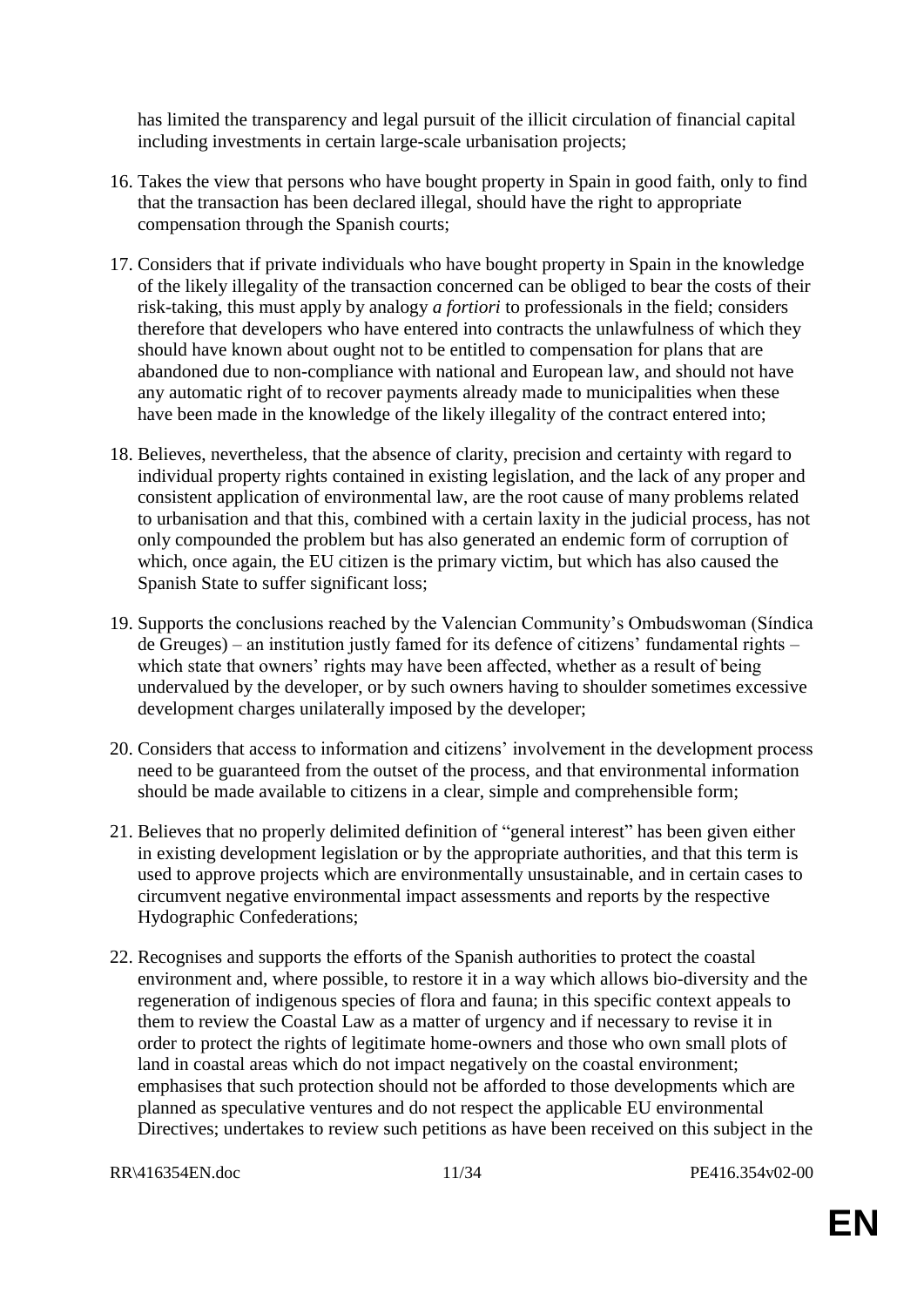light of responses received from the competent Spanish authorities;

- 23. Expresses concern over the urban planning situation of the municipality of Marbella in Andalucía, where tens of thousands of homes built illegally, probably in contravention of EU legislation on environmental protection and public participation, water policy and public procurement, are about to be legalised by a new general plan for the town, resulting in an absence of legal certainty and safeguards for home buyers, property owners and citizens in general;
- 24. Pays tribute to, and fully supports the activities of, the regional ombudsmen ("síndics de greuges") and their staff, as well as the more assiduous public prosecutors ("fiscales") who have done a considerable amount to restore the application by the institutions affected of the correct procedures concerning these issues;
- 25. Also praises the activity of the petitioners, their associations and the local community associations, involving tens of thousands of Spanish and non-Spanish citizens, who have brought these issues to Parliament's attention and who have been instrumental in safeguarding the fundamental rights of their neighbours and of all those affected by this complex problem;
- 26. Recalls that the Environmental Impact Assessment Directive<sup>1</sup> and the Strategic Environmental Impact Assessment Directive<sup>2</sup> impose an obligation to consult the public concerned at a stage when plans are being established and drawn up, not – as so often has happened in cases brought to the attention of the Committee on Petitions – after the plans have been *de facto* agreed by the local authority; recalls, in the same context, that any substantial modification to existing plans must also respect this procedure and that plans must also be current and not statistically inaccurate or out of date;
- 27. Recalls also that the Commission is empowered by Article 91 of Regulation (EC) No 1083/2006<sup>3</sup> to interrupt the payment of structural funding, and by Article 92 to suspend such funding to a Member State or region concerned, and to establish corrections in relation to projects in receipt of funding which are subsequently deemed not to have fully complied with the rules governing the application of relevant EU legislative acts;
- 28. Recalls also that Parliament, as the budgetary authority, may also decide to place funding set aside for cohesion policies in the reserve if it considers this necessary in order to persuade a Member State to end serious breaches of the rules and principles which it is obliged to respect either under the Treaty or as a result of the application of EU law, until such time as the problem is resolved;
- 29. Reiterates the conclusions contained in its previous resolutions by calling in question the methods of designation of urbanisation agents and the frequently excessive powers often

<sup>&</sup>lt;sup>1</sup> Council Directive 85/337/EEC of 27 June 1985 on the assessment of the effects of certain public and private projects on the environment (OJ L 175, 5.7.1985, p. 40).

<sup>2</sup> Directive 2001/42/EC of the European Parliament and of the Council of 27 June 2001 on the assessment of the effects of certain plans and programmes on the environment (OJ L 197, 21.7.2001, p. 30).

<sup>&</sup>lt;sup>3</sup> Council Regulation (EC) No 1083/2006 of 11 July 2006 laying down general provisions on the European Regional Development Fund, the European Social Fund and the Cohesion Fund (OJ L 210, 31.7.2006, p. 25).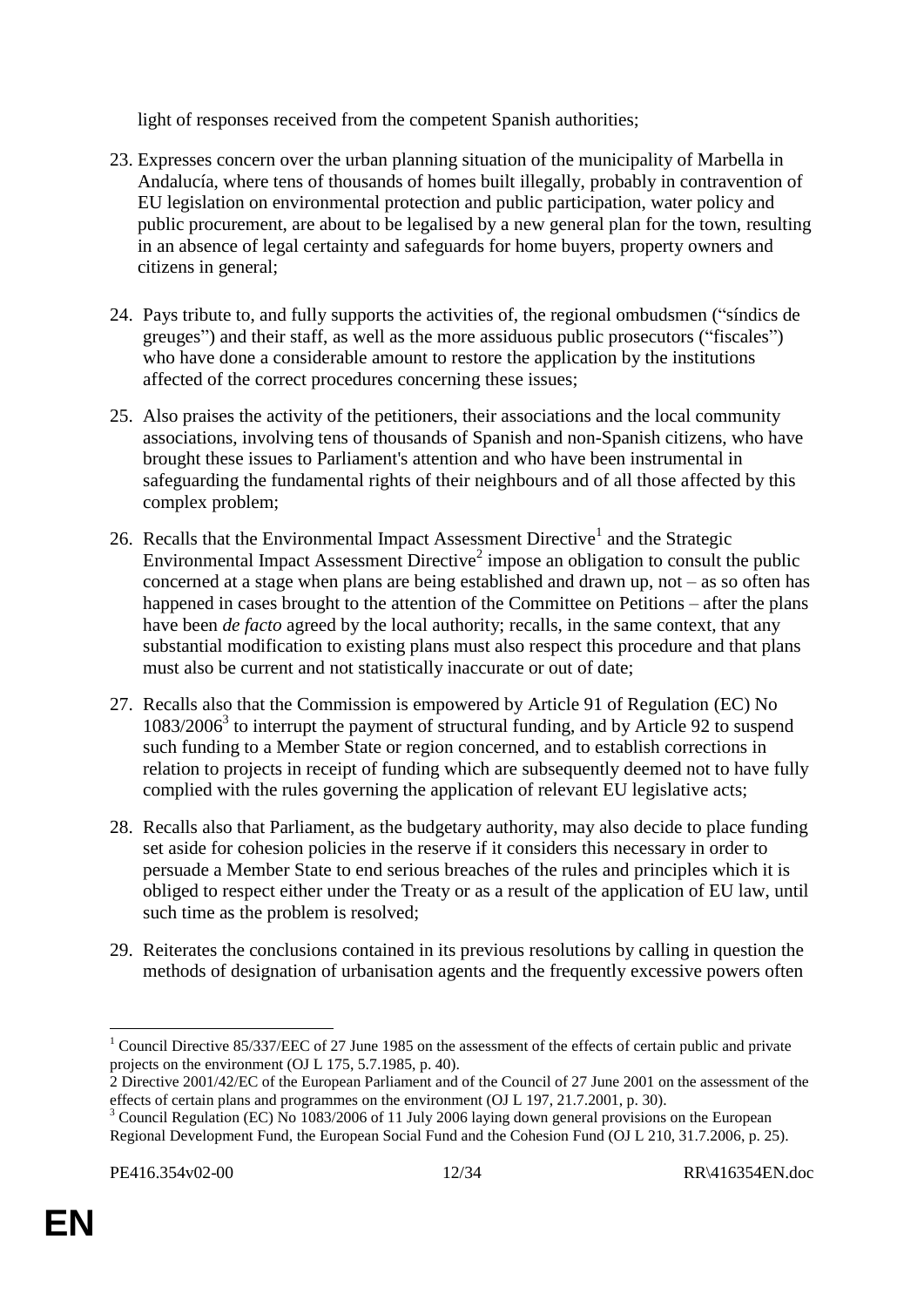given to town planners and property developers by certain local authorities at the expense of communities and the citizens who have their homes in the area;

- 30. Calls once again on local authorities to consult their citizens and involve them in urban development projects in order to encourage fair, transparent and sustainable urban development where this is necessary, in the interest of local communities and not in the sole interest of property developers, estate agents and other vested interests;
- 31. Calls on the authorities responsible for urban development to extend development consultation processes to property-owners, with acknowledgement of receipt, whenever there are changes to the classification of their properties, and to propose to local authorities that they issue direct, personal invitations during the zoning plan or reclassification appeal proceedings;
- 32. Strongly condemns the illicit practice whereby certain property developers undermine by subterfuge the legitimate ownership of property by EU citizens by interfering with land registration and cadastral notifications, and calls on local authorities to establish proper legal safeguards to counter this practice;
- 33. Reaffirms that, where compensation is payable for loss of property, it should be awarded at a suitable rate and in conformity with the law and the case-law of the Court of Justice and of the European Court of Human Rights;
- 34. Recalls that the Unfair Commercial Practices Directive<sup>1</sup> obliges all Member States to provide appropriate means of obtaining legal redress and remedies for consumers who have been victims of such practices and to ensure that adequate sanctions are in place to counter such practices;
- 35. Once again calls on the Commission to initiate an information campaign directed at EU citizens buying real estate in a Member State other than their own;
- 36. Instructs its President to forward this resolution to the Commission and the Council, to the Government and Parliament of the Kingdom of Spain and the Autonomous Regional Governments and Assemblies, to the national and regional ombudsmen of Spain and to the petitioners.

<sup>&</sup>lt;sup>1</sup> Directive 2005/29/EC of the European Parliament and of the Council of 11 May 2005 concerning unfair business-to-consumer commercial practices in the internal market (OJ L 149, 11.6.2005, p. 22).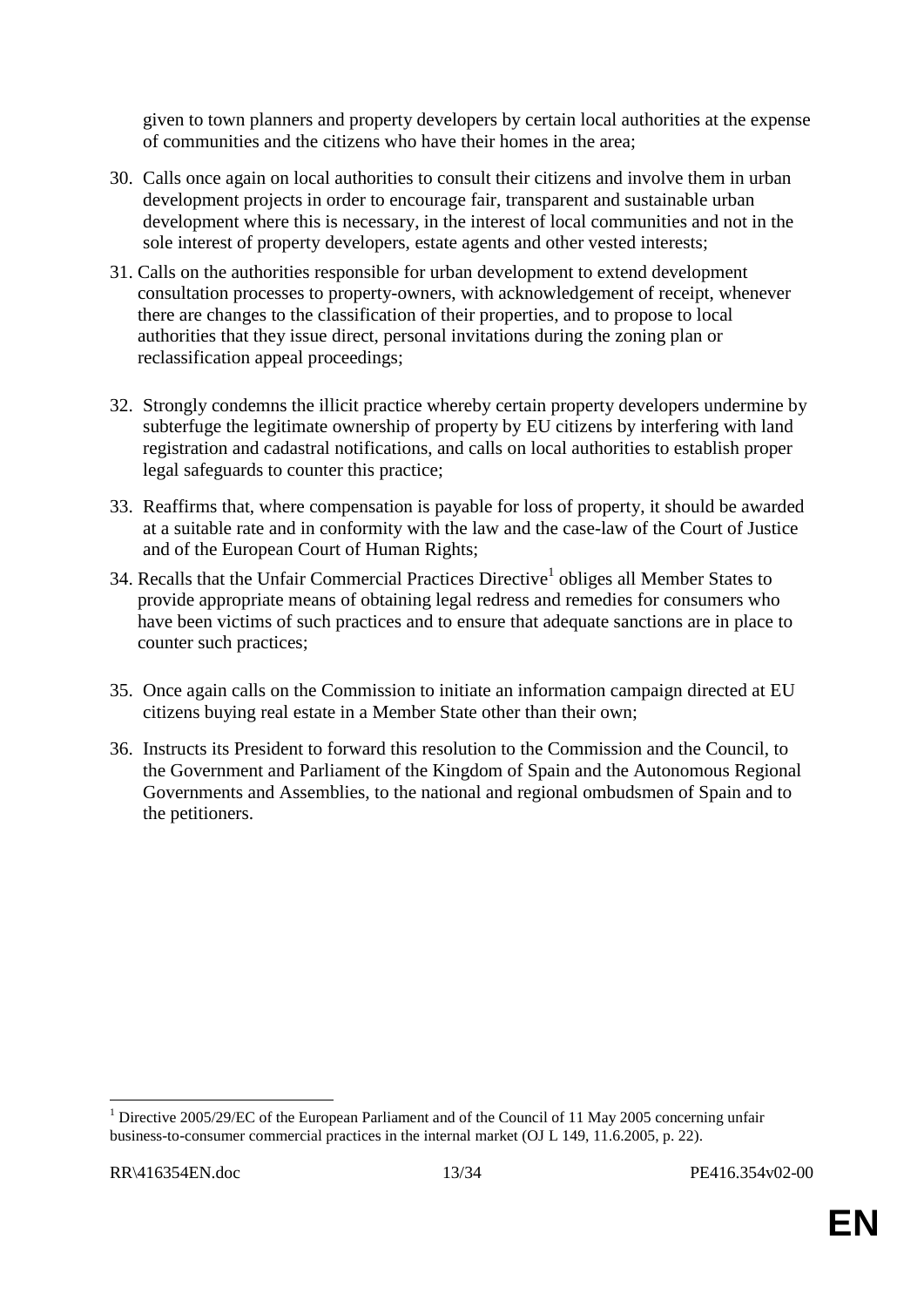# **EXPLANATORY STATEMENT**

The draft resolution which is now presented for the consideration of the European Parliament is necessary in order to ensure that the Treaty rights of many thousands of European citizens are respected.

The Petitions Committee did not embark lightly on its course of action which has seen it conduct three fact-finding visits to Spain in the course of this legislature. Parliament itself has adopted two resolutions on this subject endorsing the Committee's findings, the first in 2005 and again in June  $2007$ .<sup>1</sup> Parliament's position as then voted is contained in recital N in this draft resolution. Had anything tangible been done by the responsible authorities at national or local level to respond to concerns previously expressed by this House then it is doubtful whether this resolution would have been necessary. They have not and therefore it is.

Yet, today, thousands of European citizens continue to be victims of a system of massive urbanisation that has, in the view of the Petitions Committee, in many instances ridden roughshod over their legitimate rights as property owners and which has at the same time destroyed the fragile eco-systems and Mediterranean coastal environment in many parts of the Spanish coast-line and hinterland. Petitioners have presented their case for scrutiny on several occasions during well-attended meetings of the Petitions Committee, and the authorities notably from the Autonomous regions of Valencia and to a lesser extent Andalucía, have used the possibility offered to defend their actions. In the meantime the European Commission has opened an infringement case against Spain, directly related to urbanisation in Valencia and the application of the Public Procurement Directives, and is investigating other allegations of failure to apply EU law in matters related to the Environment and water. A key element is whether the cumulative effect of so many large scale urbanisation schemes lacking a positive water report from the responsible authority would render the application of the Water Framework Directive impossible by denying water for human consumption and for agriculture.

Many European citizens have chosen to live in Spain because of all the advantages the country and its people have to offer, and in so doing have made use of the rights which are granted to all European citizens under the Treaties. But, the problems covered by this report are also experienced by Spanish people themselves who are at least as numerous in terms of the petitions received on this subject.

It is therefore unacceptable for certain political authorities, and party leaders, to claim that the problems are only raised by foreigners who of course can not understand Spanish laws; or, to state that victims have only to address themselves to the nearest court for their situation to be clarified and resolved. Many petitioners have indeed attempted this course of action but without any result; others have not the money to do so. Most are bewildered by the conflicting advice they are given by local authorities and lawyers who they have turned to for counsel but

 $1$  Report of the First fact-finding visit to Spain, July 2004 PE 346.773.

Report of Mme Janelly Fourtou to the European Parliament, including details of the second fact-finding visit, June 2005. A6-0382/2005

Report of the Third fact-finding visit to Spain, April 2007, PE 386.549.

Resolution adopted by the European Parliament, June 21, 2008. B6-0251/2007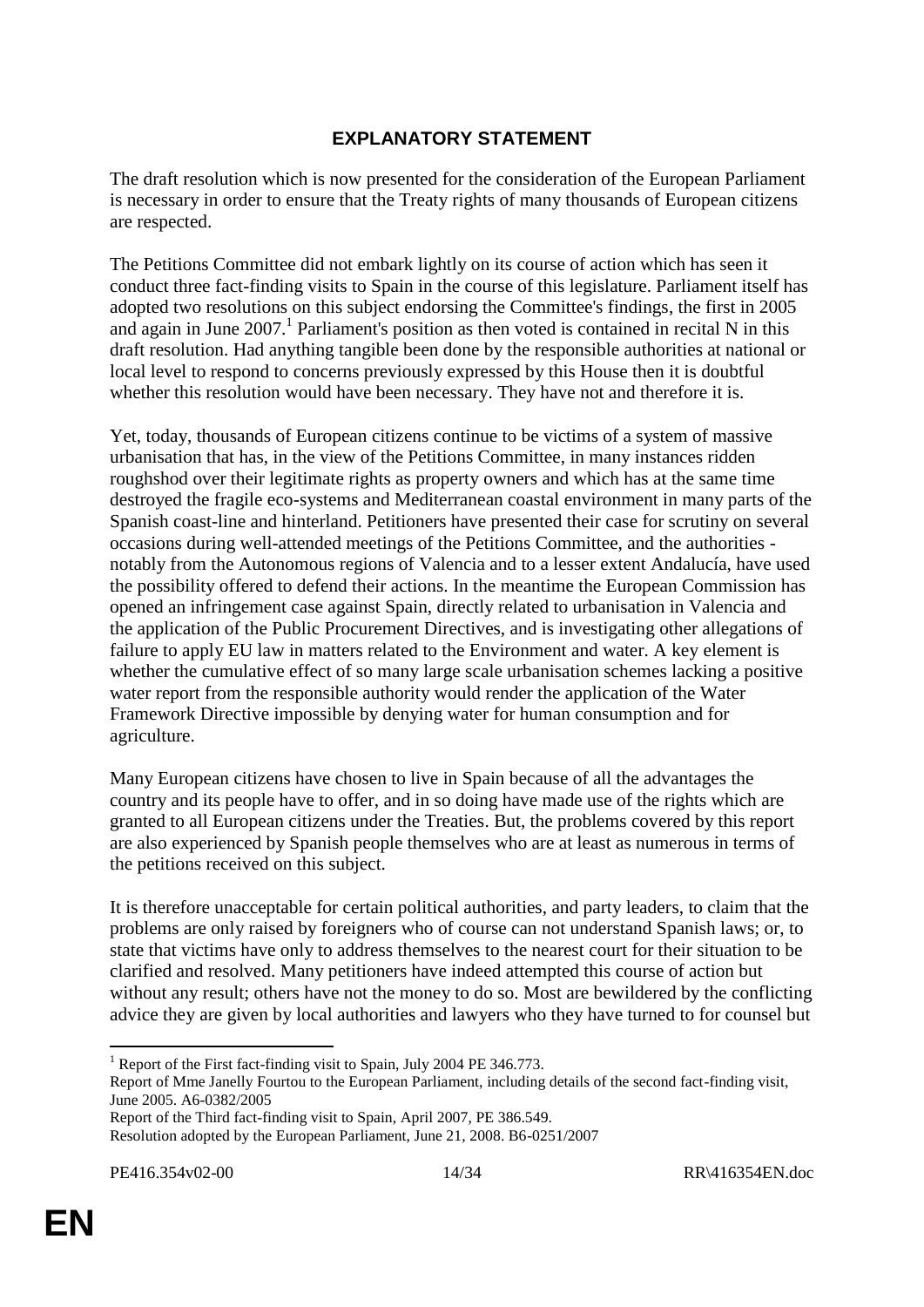who have helped them little. (Not to mention the many cases where the municipal authorities and the lawyers themselves have been an intrinsic part of the problem.) Most petitioners and many legal practitioners are confounded by the lack of legal certainty and confusion resulting from imprecise or excessively complicated legislation related to urban development and its implications alongside even more confusing implementing provisions. The recently resurrected Coastal Law of 1988 is an additional case in point.

The Petitions Committee recognises that urban planning is a competence of the Autonomous Regions and the municipalities in Spain; it acknowledges that the national authorities also have competence over such matters as the general framework for land law and for such environmental questions as the provision of water, and the protection of listed species. The Committee has no misconception on the scope and applicability of national law and it misleads none of the petitioners on these points. Indeed we have consulted the regional ombudsman, the *Sindic de Greuges*, on a number of occasions.

However, the laws that are applied in these areas must be in conformity with the general provisions of the EU Treaties and with EU legislative acts and it is up to the national government to see that this is so. It is on this legal foundation that the Petitions Committee has acted, based upon petitions received under Article 194 of the EC Treaty.<sup>1</sup>

It acts because European citizens have rights under the Treaties; it respects the principle of subsidiarity.

It acts because European citizens have turned to the Petitions Committee for help in resolving their individual and collective personal dramas, and the directly elected members of the European Parliament have responded to defend the rights of their electorate.

It has acted because it believes that all Member States have a political, legal and moral obligation to function according to the essential principles contained in the Treaties, including the Charter of Fundamental Rights signed by the Presidents of the three main EU Institutions. European citizens expect their politicians to respect what they have signed up for and not to try to escape their responsibility.

Clearly the global financial crisis and its implications have impacted harshly on the Spanish construction industry and this is a tragedy for the workforce, but even before the events of autumn 2008, the construction industry was heading for a shock. The years of massive urbanisation and coastal destruction which lead to considerable financial profit for the industry and massive overbuilding - there are now one and a half million new homes waiting for a buyer, and how many new golf courses - based on the irrational and greedy assumptions of property developers and urbanisers, have now lead Spain into a disastrous recession.

The Spanish authorities, in the regions in particular, remain in denial; while the victims are counted in thousands. At best, in many instances, their behaviour has been complacent with regard to individual property rights; at worst they have been downright dismissive.

<sup>&</sup>lt;sup>1</sup> See in particular: La Gestión Urbanística en el Derecho de la Unión Europea, del Estado Espanol y de la Communidad Valenciana, by Pr. José Antonio Tardio Pato. Thomson - Editorial Aranzadi, 2007.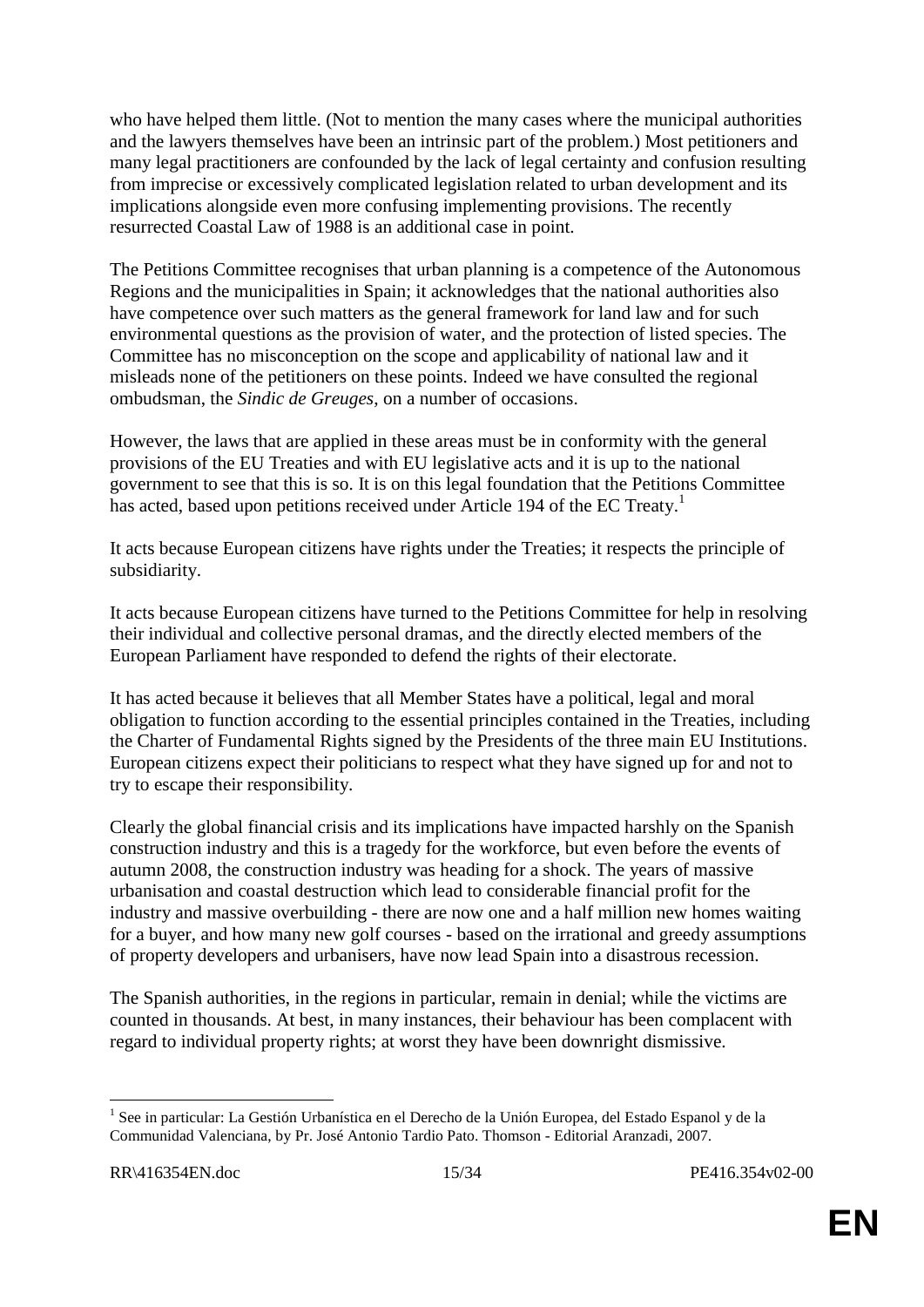The damage to the landscape has been done - as many authoritative reports attest<sup>1</sup> - while the outstanding urbanisation plans remain like so many concrete swords of Damocles over many rural and coastal communities. That is why the resolution calls for local authorities to suspend and review all existing plans and only to proceed when sustainability has been proven, involving the local communities in their choice, and environmental safeguards ensured. Legitimate rights to property must be upheld.

The report of the first fact-finding visit to Spain in 2004 already described in great detail what was going on and its implications. During the second visit certain politicians and developers, sitting side by side in the same meeting room as if to emphasise their umbilical support, even went so far as to say that the situation was the fault of the Petitions Committee which was responsible for loss of investment in the Valencian region, and they said as much directly to the members of the Committee delegation. During the third visit to Valencia in 2007, arrogance was at its height, and members of the delegation were told that the petitions received were fabrications of the Committee's collective imagination. In January I was able to discuss the issue frankly with the Valencian minister responsible though at national level this proved not to be possible.

It is perhaps no coincidence that in parallel to the Committee's ongoing investigations the Spanish judicial and enforcement authorities have also been conducting their inquiries. The result has been, as we all know, an almost endless list of local politicians and officials on mainland Spain and on the islands who have been arrested on corruption charges related to the massive urbanisation deals which have been concluded in the recent period. The fact that more cement and concrete have been used to build homes in Spain during the last decade than in France, Germany and the UK combined has become a well known fact.

This tragedy has of course hidden a valid point made by many people who are critical of the Committee's investigations. That is that, of course, not all local authorities are corrupt, not all have fallen into the honey-trap of easy financial gain. Many have acted responsibly, most local mayors only have the interests of their communities at heart; but the sad fact is that they have also become the victims of massive urbanisation.

Many members of the building industry, with whom your Rapporteur has held meetings, are also victims of the rush to wealth and political power of the biggest players. It will no doubt be the rather smaller building companies who act in a sustainable manner, in association with local requirements and more modest yet environmentally sound objectives who will ultimately emerge to regenerate the industry when once order and regulatory mechanisms are established and respected.

The Petitions Committee has hundreds of individual case studies contained in the documents submitted by petitioners. They cover a rather wide variety of specific situations as can be seen in the table which is annexed to this report. Most petitions have been submitted by individuals on behalf of the residents of a particular community; others have a wider basis of support, some are from very vulnerable elderly persons who feel afraid that their life savings, invested

<sup>&</sup>lt;sup>1</sup> Greenpeace - Spain : Destrucción a Toda Costa.

Ministerio de Medio Ambiente & Observatorio de la Sostenibilidad en Espana: Cambios de ocupación del suelo en Espana; Implicaciones para la sostenibilidad. 2006.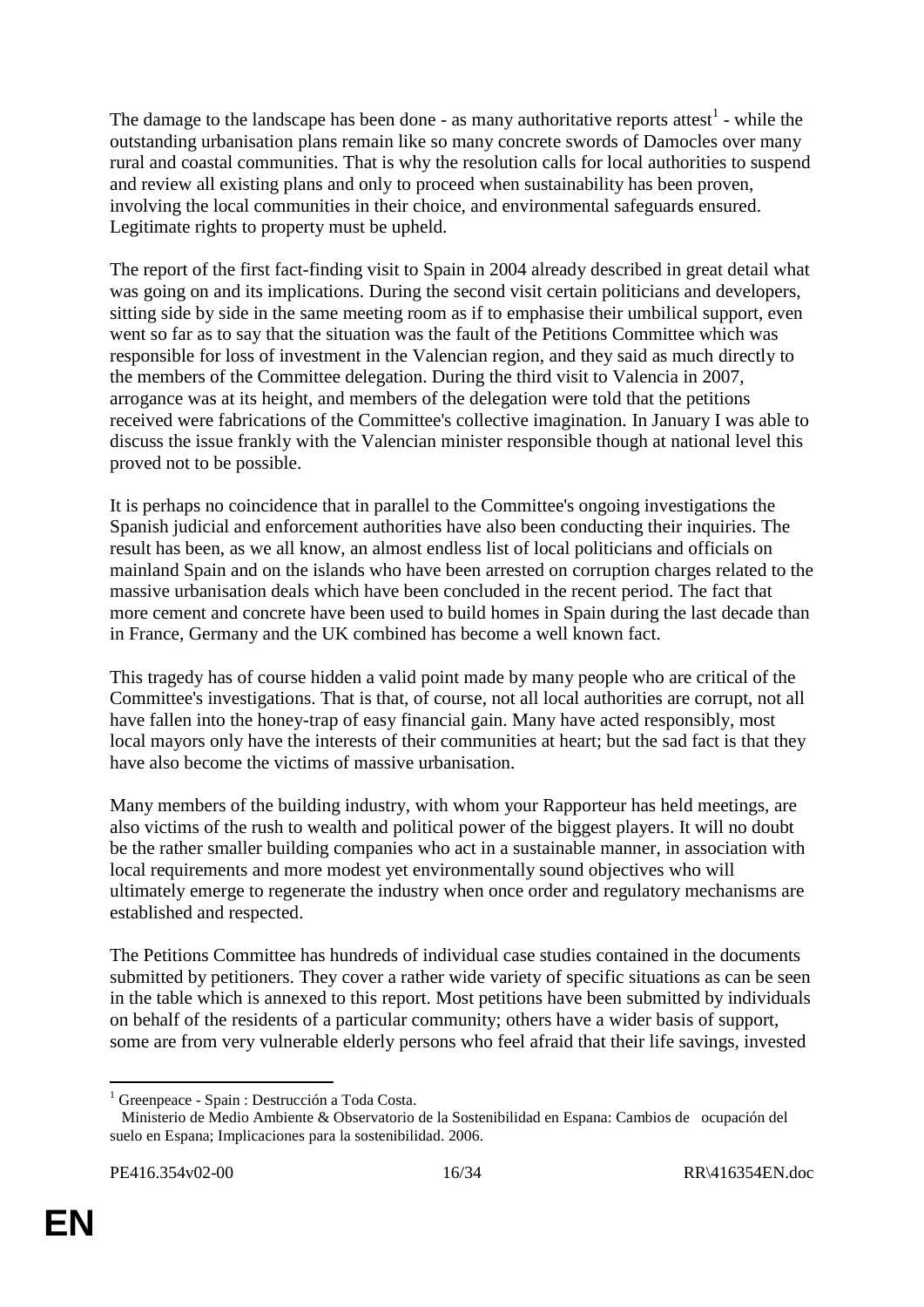in their retirement home, is to be swallowed up by unscrupulous and irresponsible local dealers.

The Petitions Committee has tried to categorise these petitions in order to make the problems faced by European citizens more easily identifiable to those with the power to deliver solutions, whether the remedy be legal or political. It has, in the resolution suggested certain avenues which could be explored in order to ensure that European citizens are properly compensated for their losses as a result of the land-grab which has been practised. It has called for preventive measures to be established. The precautionary principle must govern the environmental impact assessment of all programmes.

Above all it is calling for more legal certainty and greater respect for legitimate property owners and their rights. Confidence in the Spanish judicial system needs to be restored particularly in the light of statements made by prominent members of the Valencian Bar who said clearly that there was no legal remedy for victims of massive urbanisation. This is in the interests of citizens and municipalities alike.

It is calling for more precise information to be made available and for all developments to be made more transparent with the implications for property owners made clear. Where charges are to be incurred these must be justifiable and reasonable; not arbitrary, which is too often the case at the moment. No person should be deprived of their land or their homes without due process and adequate and proper compensation, in conformity with the jurisprudence of the European Court of Human Rights which all Member States are bound to respect under Article 6(2) of the Treaty on the European Union.

The Committee asks the responsible authorities in Spain to look again and eventually revise legislation where necessary to guarantee the rights contained in the Treaty for property owners, and to cancel all developments where EU law is not respected or applied.<sup>1</sup> New urbanisation plans which do not respect environmental sustainability and social responsibility and the rights of legitimate property owners should be suspended and reviewed. The role of the urbanising agent and the conditions under which tenders have been granted to them by local authorities has been the subject of many petitions and is currently the subject of infringement proceedings before the European Court of Justice. For that reason your rapporteur will not comment any further except to say that the Committee has supported the European Commission fully with this action as have many petitioners.

The Committee understands and supports the Spanish authorities in their attempts to preserve and where possible restore the coastal environment. What it fails to understand is why the 1988 Coastal Law has been resurrected at this stage, in this time, when it has been in practical abeyance for thirty years when so much devastation took place. Why is its application such a shambles and so arbitrary when traditional coastal housing is being demolished and newly developed modern apartments being tolerated? Why were people allowed to buy such property during the last thirty years, respecting all the legal requirements with which they were faced, only to be confronted today with a law with retro-active effect which denies them the rights associated with legitimate ownership? That speculators and property developers

 $<sup>1</sup>$  Article 33 of the Spanish Constitution is cited in the resolution; yet its provisions have not been clearly defined</sup> in their application by the Constitutional Court as they apply to massive urbanisation projects.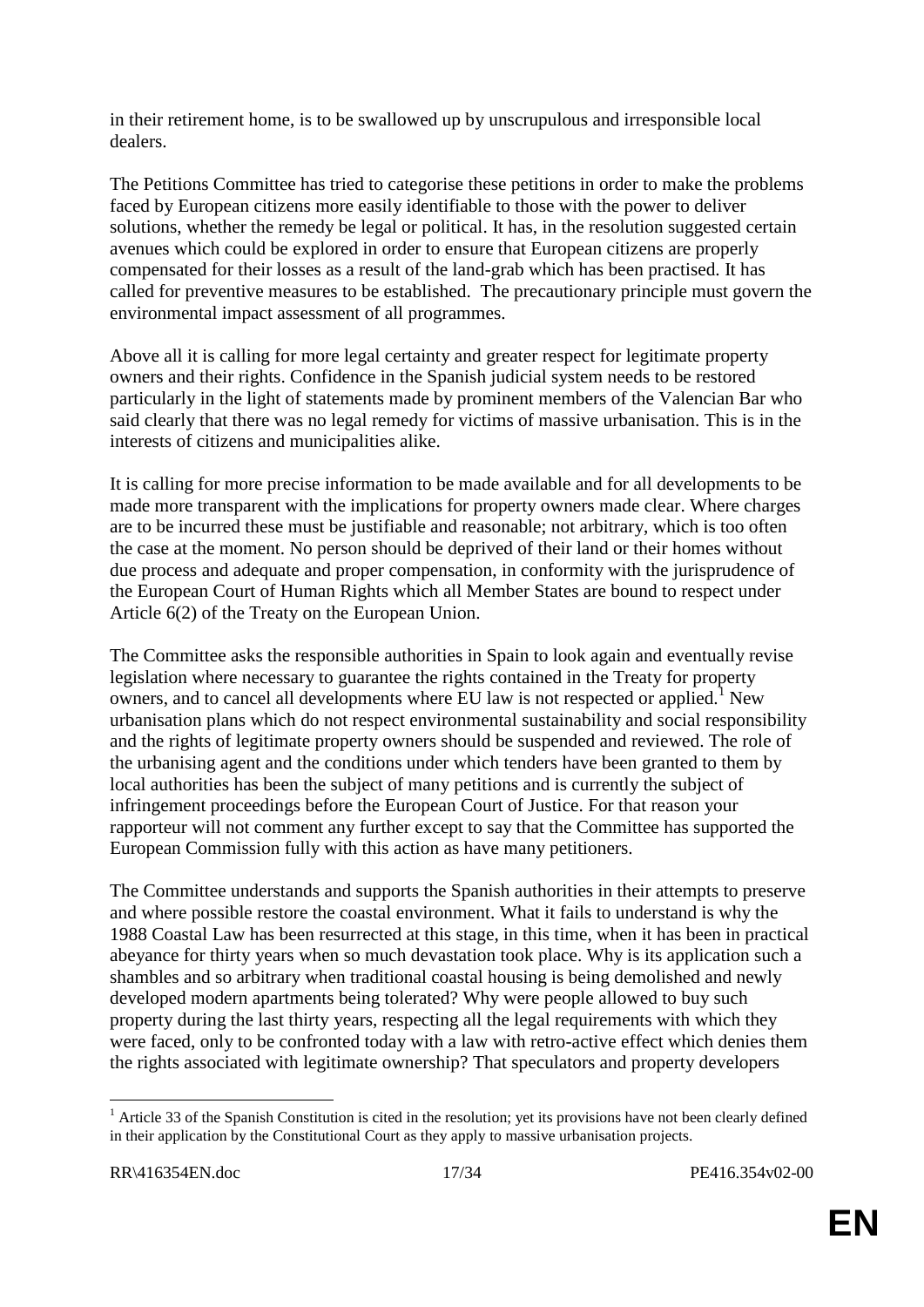who had the legal resources to know better should be penalised is reasonable; what is not is that people who have bought their property in good faith respecting all the demands made upon them should lose their rights, and that of their families and descendents to their homes.

The European Commission may use the infringement procedure to ensure the compliance of a Member State with its responsibilities under the Treaties or under the terms of EU Directives. The European Parliament, which does not have this weapon at its disposal, may, in duly justifiable cases, use its budgetary authority to achieve similar ends if it decides to do so. Suffice it to say at this stage that there are many instances where massive urbanisation has incorporated elements of EU funding for new infrastructure into the overall programme to allow the Parliament, and its Budgetary Control Committee, to look into such cases more closely if progress is not made to resolve the issues raised by the petitioners with the European Parliament. As rapporteur I naturally very much hope that this will not be necessary.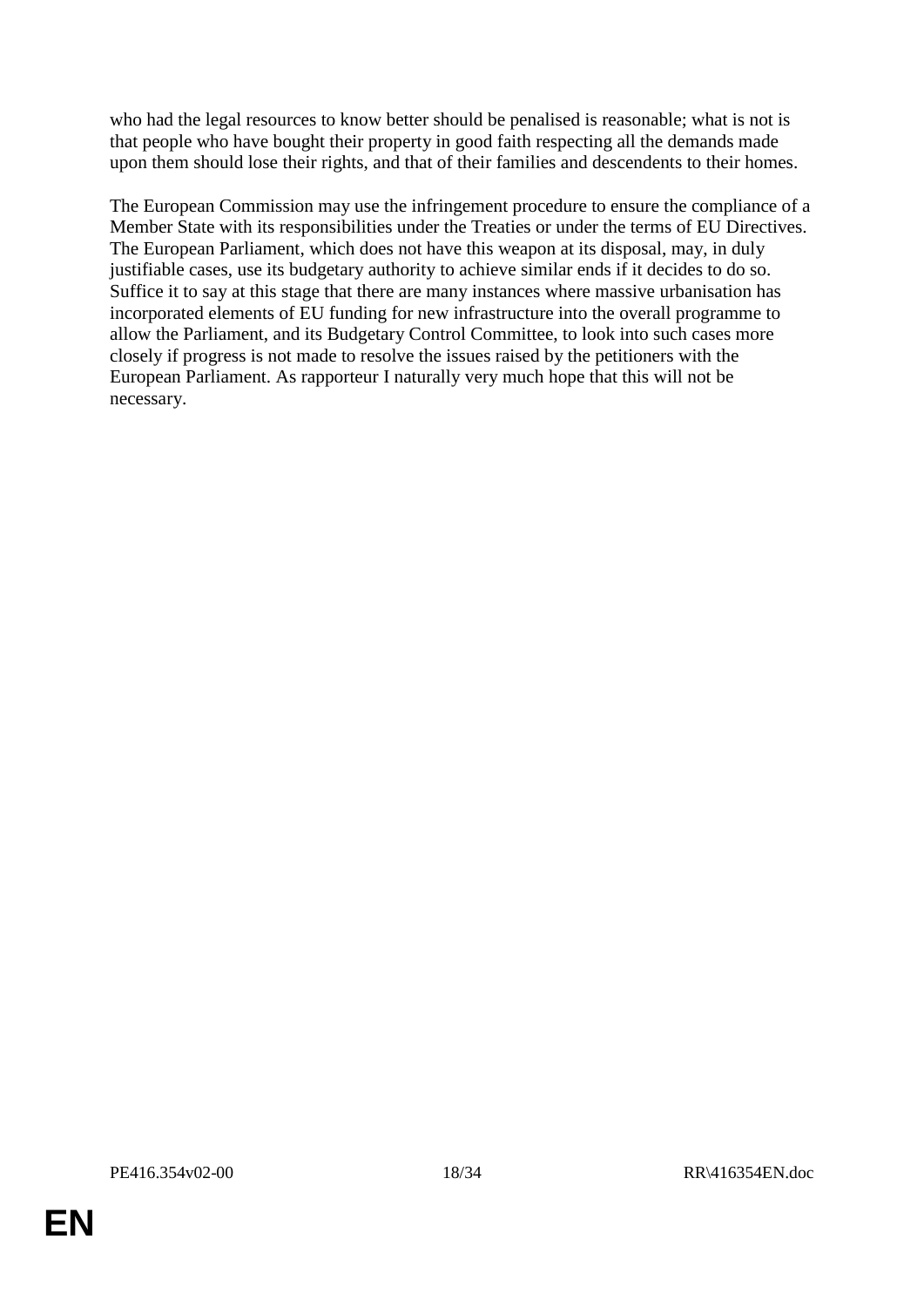| <b>PetitionNumber</b> | <b>Title</b>                                                                                                                                           | <b>Petitioner</b>                                          | <b>Organisation</b>                                                                                                                        |
|-----------------------|--------------------------------------------------------------------------------------------------------------------------------------------------------|------------------------------------------------------------|--------------------------------------------------------------------------------------------------------------------------------------------|
|                       |                                                                                                                                                        |                                                            |                                                                                                                                            |
| 0001-97               | *Fait des reclamations contre les<br>agissements discriminatoires de la<br>Municipalite de l'urbanisation de "Rosa<br>Flor Park" en Alicante - Espagne | <b>GAILDRAUD</b><br><b>ARLETTE null</b>                    |                                                                                                                                            |
| 0964-01               | Negative impact of urban development<br>on the environment in Spain.                                                                                   | <b>SALA JORRO</b><br>ANA null                              | Associacio Cultural<br>Ecologista de Calp                                                                                                  |
| 1112-02               | Urbanisation laws and their abuse in<br>Javea, Alicante, Spain.                                                                                        | <b>RANGER</b><br>ROGER null                                | Grupo Accion de<br>Pinomar                                                                                                                 |
| 0609-03               | LRAU Abusive urbanisation projects in<br>Valencia and impact on fundamental<br>rights, environment, public<br>procurement law, water.                  | <b>SVOBODA</b><br><b>CHARLES null</b>                      | Asociacion<br>Valenciana en<br>Defensa de los<br>Derechos<br>Humanos, Me<br>dioambientales y<br>en contra de los<br>Abusos<br>Urbanisticos |
| 1129-03               | *sur les pratiques abusives des lois<br>d'urbanisme (LRAU) de la<br>communaute de Valence en Espagne                                                   | <b>PERRET</b><br><b>LUNDBERG</b><br><b>ULLA BRITT null</b> | Agrupacion de<br>Interes Urbanistico<br>"Los Almendros"                                                                                    |
| 0107-04               | *sur la loi regissant la construction et<br>l'urbanisme dans la province autonome<br>de Valence (Espagne)                                              | <b>SCHUCKALL</b><br><b>KLAUS null</b>                      | Grupo Aleman                                                                                                                               |
| 0310-04               | Property confiscation in Andalucia -<br>Marbella, Spain.                                                                                               | <b>CORSGREEN</b><br>PATRICIA ANN<br>null                   |                                                                                                                                            |
| 0566-04               | *sur le pretendu lotissement illegal<br>d'une zone du quartier de Boria, a San<br>Vicente de la Barquera, en Espagne                                   | <b>PENIL</b><br><b>GONZALES</b><br><b>EMETERIO null</b>    |                                                                                                                                            |
| 0822-04               | *projets de construction<br>d'appartements sur des parcelles<br>destinees a des villas de style local<br>dans la region                                | <b>OESS ATTILA</b><br>null                                 | Los residentes de<br>La Lagunas                                                                                                            |
| 0926-04               | *fonds europeens en Espagne dans le<br>cadre de la loi sur le developpement<br>urbain promulguee par le gouver.<br>Valence LRAU                        | <b>STODDART</b><br><b>VALERIE null</b>                     |                                                                                                                                            |
| 0250-05               | *Petition concernant le parc naturel de<br>"Las Lagunas de la Mata y Torrevieja"                                                                       | <b>SANMARTIN</b><br><b>GARCIA JOSE</b><br>null             |                                                                                                                                            |
| 0470-05               | *Abus urbanistique a Benicassim<br>(Castellon - Comunidad Valenciana)                                                                                  | <b>JUAN JOSE</b><br><b>SALVADOR</b><br><b>TENA null</b>    | Asociacion<br>Ciudadanos de<br>Benicàssim                                                                                                  |
| 0535-05               | *Investigation of a large property<br>development project in a village in<br>Alicante                                                                  | Oltra Ann                                                  | Informal<br>Association of<br><b>Affected Local</b><br>People                                                                              |
| 0875-05               | *Contre le projet d'urbanisation "EL<br>MANISERO" à Betera (Valencia)                                                                                  | Sánchez Quilis<br><b>Nieves</b>                            |                                                                                                                                            |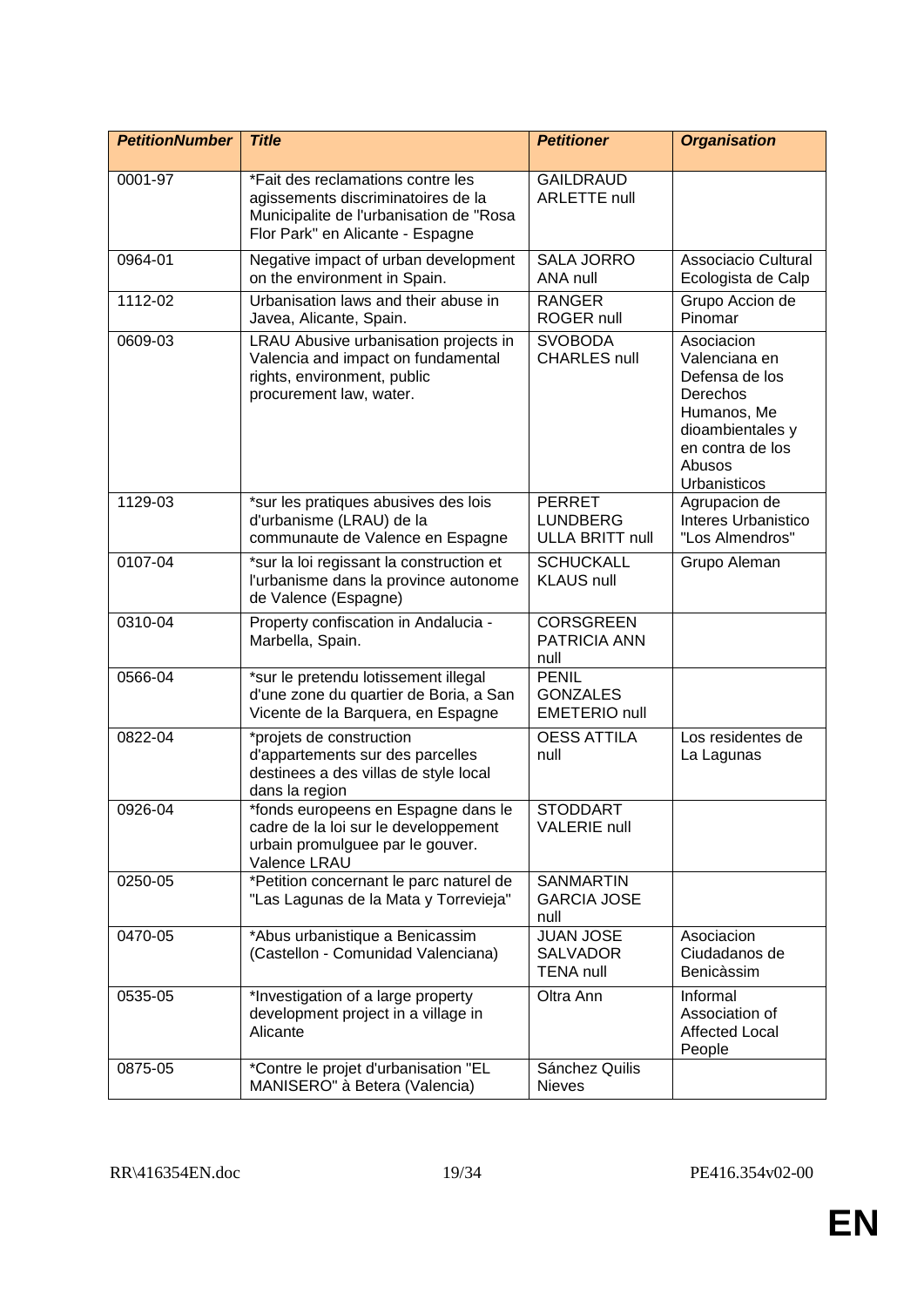| 0877-05 | *Respect de la législation en vigueur<br>concernant un projet d'urbanisation<br>presenté dans la région de Valence                                   | Garcia i Sevilla<br><b>Bernat</b>                    | Plataforma Salvem<br>Porxinos                                                       |
|---------|------------------------------------------------------------------------------------------------------------------------------------------------------|------------------------------------------------------|-------------------------------------------------------------------------------------|
| 0169-06 | *Projet d'urbanisation illégale à<br>l'intérieur du Parque Natural de Cabo<br>de Gara-Nijar, Almeria, Espagne                                        | <b>CALLEJON DE</b><br><b>LA SAL Maria</b><br>Eugenia |                                                                                     |
| 0254-06 | *Un projet d'urbanisation dans la vallée<br>d'Aguas Vivas                                                                                            | <b>Gonzalez Perez</b><br>Angel                       |                                                                                     |
| 0256-06 | *Plainte contre la transation et<br>utilisaiton future de terrains municipaux                                                                        | Marín Segovia<br>Antonio                             | "Cercle obert" de<br>Benicalap<br>iniciativas sociales<br>y culturales de<br>futuro |
| 0258-06 | *Plainte contre le plan general<br>d'amenagement urbain de Galapagar                                                                                 | $\sim$ $\sim$                                        | Plataforma de<br>Vecinos contra el<br>Nuevo PGOU de<br>Galapagar                    |
| 0259-06 | *La procedure d'infraction de la<br>Commission europeenne au sujet de<br>legislation sur l'urbanisation de la<br>"Generalitat Valenciana"            | Campos Guinot<br>Victor                              | Generalitat<br>Valenciana                                                           |
| 0260-06 | *Non respect des directives<br>européennes en ce qui concerne<br>l'industrie de la construction - Parcent                                            | Cotterill<br>Jacqueline Claire                       |                                                                                     |
| 0262-06 | *Abus dans le secteur de l'urbanisme a<br>Torreblanca                                                                                                | O'Carroll Brian                                      |                                                                                     |
| 0300-06 | *Construction d'un bloc de residences<br>sur la plage de "Playa del Esparto"                                                                         | Martinez<br>Gonzalez Maria<br>Jose                   |                                                                                     |
| 0368-06 | *L'expropriation d'un terrain en<br>Espagne                                                                                                          | <b>Cutillas Gimeno</b><br>Salvador                   |                                                                                     |
| 0443-06 | *Albanature Project, Albatera,<br>Alicanate, Spain - Land Grab under<br><b>LRAU Law</b>                                                              | Marsh Michael                                        |                                                                                     |
| 0611-06 | *Dénonciation de projets urbanistiques<br>dans la ville de Monserrat (Espagne)                                                                       | Badia Molina<br>Antonio                              |                                                                                     |
| 0651-06 | *Expropriation de terrains privés et<br>construction d'un centre commercial et<br>d'un stade de football dans un quartier<br>périférique de Valencia | <b>MARIN SEGOVIA</b><br>Antonio                      | Associacion de<br>Veins i Cultural<br>"Cercle Obert" de<br>Benicalap                |
| 0656-06 | *Demande d'investigation du "Plan<br>territorial parcial de ordenacion<br>caboblanco Buzanada" à Teneriffe                                           | <b>REVERON</b><br><b>GONZALEZ José</b><br>Antonio    | Grupo Socialista<br>(PSOE) -<br>Ayuntamiento de<br>Arona - Tenerife                 |
| 0728-06 | *Violation of Environmental<br>Assessment European Law                                                                                               | Moya Garcia<br>Nicolás Antonio                       |                                                                                     |
| 0732-06 | *Their problems in Spain concerning<br>granting of illegal building licences by<br>the Zurgena Council                                               | <b>Tinmurth Steve</b>                                |                                                                                     |
| 0734-06 | *The appropriation of land by the<br>regional government of Andalusia                                                                                | <b>Wheatley Antony</b>                               |                                                                                     |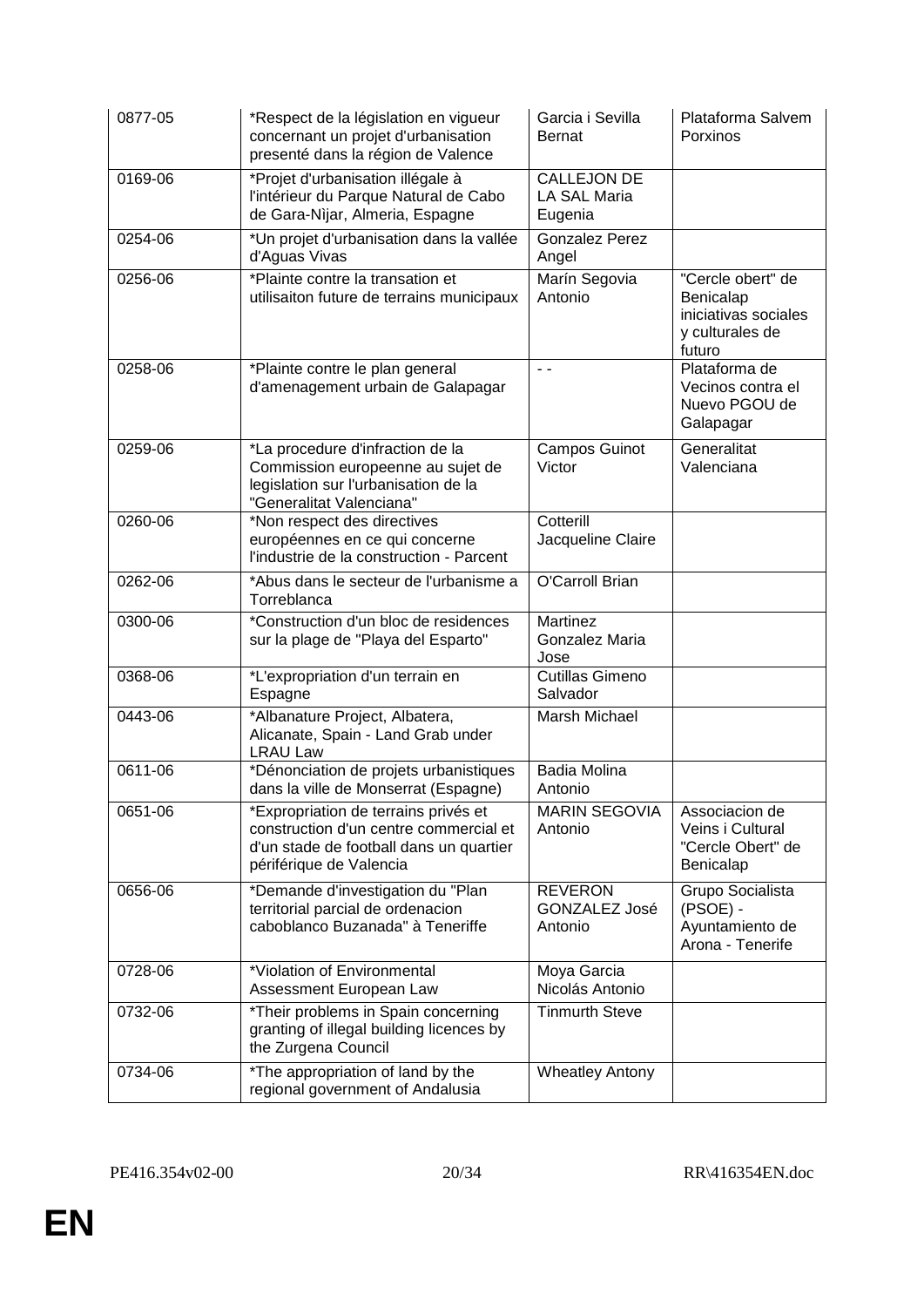| 0773-06     | *Manquement aux directives<br>79/409/CE et 85/337/CE concernant un<br>projet urbanistique des municipalités<br>de Torrelodones, Rascafria,<br>Moralzarzal, Las Rozas de Madrid y<br>Galapagar situées au nord et nordest<br>de la Commune de Madrid | <b>SIMANCAS</b><br><b>SIMANCAS</b><br>Rafael     | Grupo<br>Parlamentario<br>Socialista                       |
|-------------|-----------------------------------------------------------------------------------------------------------------------------------------------------------------------------------------------------------------------------------------------------|--------------------------------------------------|------------------------------------------------------------|
| 0906-06     | *Protection de l'environnement dans la<br>Commune de Valencia                                                                                                                                                                                       | Schmit Leonardo                                  |                                                            |
| 0907-06     | *Irrégularités concernant le projet<br>d'urbanisation de la zone du "Coto de<br>Catalá"                                                                                                                                                             | Edo Vázquez<br>José Vicente                      | Agrupación de<br>Interés Urbanístico<br>"Paraje Tos Pelat" |
| 0926-06     | *La conversion d'un terrain en terrain a<br><b>Batir</b>                                                                                                                                                                                            | Arribas Ugarte<br>Carlos                         | Ecologistas en<br>Acción del País<br>Valenciano            |
| 0964-06     | *Contre "El Proyecto de Actuación<br>Integrada (PAI) Nou Mil lenni "à<br>Catarroja (Espagne)                                                                                                                                                        | Royo Alfonso<br><b>Juan Carlos</b>               | Plataforma "Salvem<br>Catarroja"                           |
| 0993-06     | *Abus urbanistiques et<br>environnementaux de la part de<br>certaines institutions locales sur le<br>littoral de Benidorm                                                                                                                           | <b>GONZALEZ</b><br><b>GONZALEZ</b><br>Enrique    |                                                            |
| 0995-06     | *Demande d'arrêt du projet de<br>construction Pai Abadia dans la localité<br>de Canet de Berenguer (Valencia) et<br>possibilité de mettre sur pied un<br>referendum sur ce projet considéré<br>comme une abérration urbanistique                    | <b>SALVA SOLER</b><br>Francisco                  | Vecinos de Canet                                           |
| 0997-06     | *Dénonciation d'un projet<br>d'urbanisation touristique à l'intérieur<br>d'un espace naturel protégé situé à El<br>Gordo y Berrocalejo (Caceres,<br>Estremadura)                                                                                    | <b>VALIENTE Jesus</b>                            | <b>ADENEX</b>                                              |
| 1017-06     | *Projet urbanistique dans la région<br>autonome d'Aragon et ses impactes<br>néfastes sur l'environnement                                                                                                                                            | <b>BARRENA</b><br><b>SALCES</b><br><b>ADOLFO</b> | Izquierda Unida de<br>Aragon                               |
| $0001 - 07$ | by W.S. (Spanish), on behalf of the<br>Asociación Vecinos de Monchells, on<br>infringement of the EC environmental<br>legislation by a construction project<br>launched in Las Atalayas (Peníscola,<br>Castellón, Spain)                            | <b>SPIESS Wolfgang</b>                           |                                                            |
| 0002-07     | by Ingrid Schramm-Knoch (German),<br>on her problems associated with<br>purchase of property in Spain                                                                                                                                               | <b>SCHRAMM</b><br><b>KNOCH Ingrid</b>            |                                                            |
| 0013-07     | by Mr D. Wheeler (British), on<br>problems related to buying a property<br>in Catral (Alicante, Spain)                                                                                                                                              | WHEELER D.                                       |                                                            |
| 0016-07     | by Ms Sophia Vilchez Lopez (Spanish),<br>on behalf of Asociacion de Vecinos<br>Coproprietarios, on unreasonable<br>urban development planning in Tibi<br>(Alicante)                                                                                 | VILCHEZ LOPEZ<br>Sofia                           | Asociacion de<br>vecinos<br>copropietarios                 |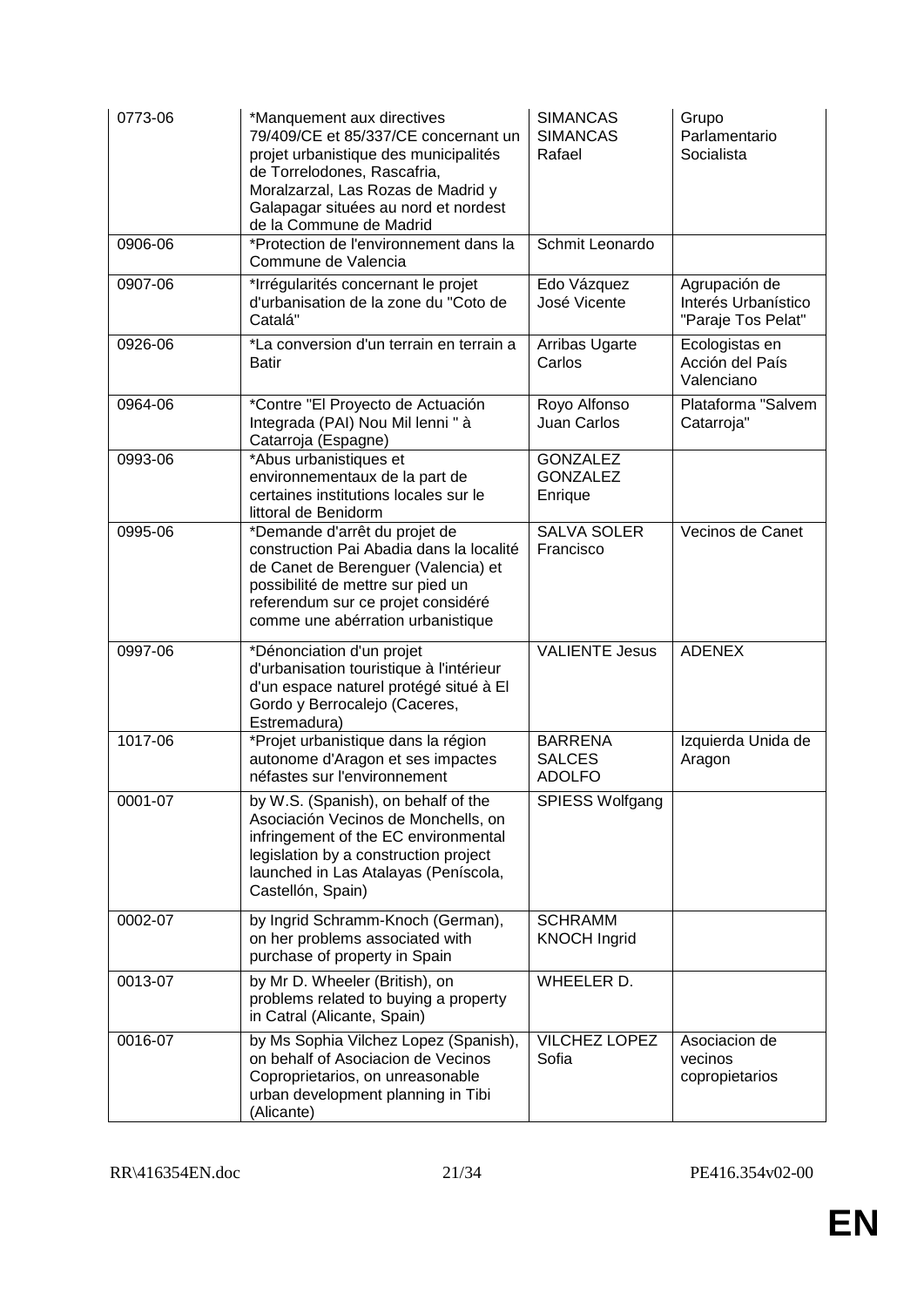| 0017-07 | by Mr Manuel Gómez Costa (Spanish),<br>on behalf of Asociacion de vecinos<br>'San Miguel Arcangel', on the<br>detrimental impact of the<br>implementation of the urban<br>development plan for San Miguel de<br>Salinas                                                                                              | Gomez Costa<br>Manuel              | Asociación de<br>Vecinos "San<br>Miguel Arcángel"                                     |
|---------|----------------------------------------------------------------------------------------------------------------------------------------------------------------------------------------------------------------------------------------------------------------------------------------------------------------------|------------------------------------|---------------------------------------------------------------------------------------|
| 0018-07 | by Ms Isabel Fernandez Sanchez<br>(Spanish), on behalf of Amigos de la<br>Canadas, on the negative impact of a<br>project concerning the regeneration of<br>the northern beach in Peníscola<br>(Castelón, Valencia) on Marjal o Prat, a<br>Natura 2000 protected area                                                | <b>FERNANDEZ</b><br>SANCHEZ Isabel | Amigos de las<br>Canadas (Proyecto<br>2000)                                           |
| 0056-07 | by Jesús Pons Vidal (Spanish), on<br>behalf of Associació per a la protecció<br>mediambiental de l'Atzúbia GELIBRE,<br>on unreasonable urbanization in<br>Adsubia (Alicante) and potential<br>detrimental impact on the protected<br>area Marjal Pego -Oliva                                                         | Pons Vidal Jesús                   | Associació per a la<br>protecció<br>mediambiental de<br>l'Atzubia -<br><b>GELIBRE</b> |
| 0059-07 | by Olegario Álvarez Suarez (Spanish),<br>on behalf of the 'San Felix' Residents'<br>Association, on alleged infringement of<br>directives on the assessment of the<br>effects of certain public and private<br>projects on the environment resulting<br>from the modification of an urban<br>development master plan | Álvarez Suárez<br>Olegario         | Asociación de<br>Vecinos "San Felix"                                                  |
| 0070-07 | by Asociacion de Vecinos de Hondón<br>de las Nieves (Spanish), on excessive<br>urbanisation and potential detrimental<br>impact on the environment in Hondón<br>de las Nieves (Alicante)                                                                                                                             | 03688--                            | Asociacion de<br>vecinos de Hondon<br>de la Nieves                                    |
| 0113-07 | , by Mr Stephen Kimsey (British), on<br>excessive charges asked for new<br>infrastructure developments by the<br>owner of Estepona Golf course<br>(Malaga, Spain)                                                                                                                                                    | Kimsey Stephen                     | Benamara Golf<br>Urbanisation                                                         |
| 0120-07 | , by D. M. (British), on violation of<br>property rights and abusive<br>development in Ronda (Andalucía)                                                                                                                                                                                                             | <b>Milnes David</b>                |                                                                                       |
| 0124-07 | , by Stewart Muir and Joyce Robson<br>(British), on excessive urbanisation in<br>Monóvar (Alicante) and alleged<br>infringements of EC legislation on<br>public access to information and public<br>procurement                                                                                                      | <b>Muir Stewart</b>                |                                                                                       |
| 0163-07 | by Gertrud Vera Wöbse (German), on<br>the new urban development law in<br>Valencia (LUV)                                                                                                                                                                                                                             | WÖBSE Gertrud<br>Vera              |                                                                                       |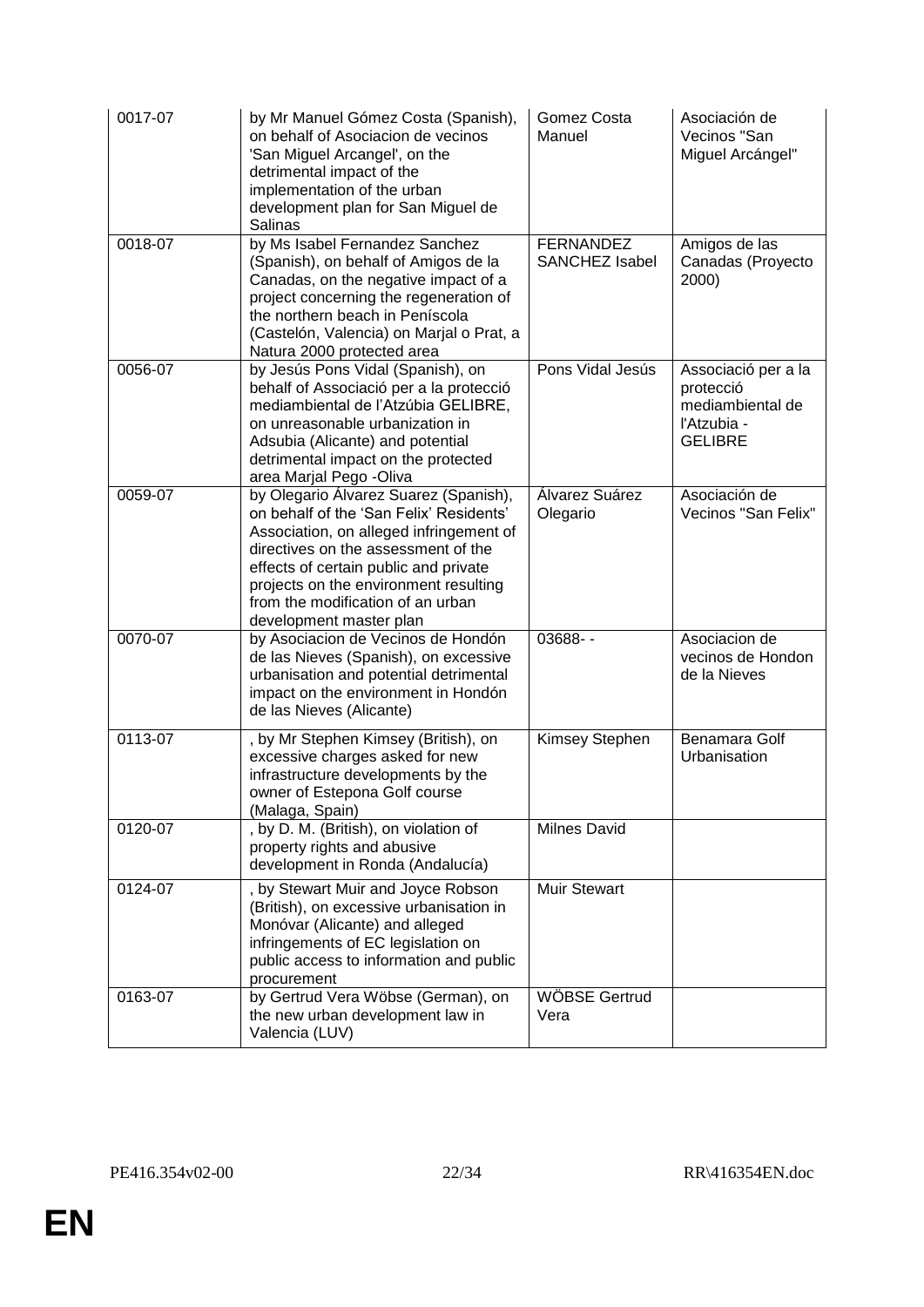| 0164-07 | by Enrique Clement (Spanish) and<br>Hubert Vockensperger (German), on<br>behalf of "Abusos Urbanisticos No", on<br>violation of EU legislation in connection<br>with urban development programmes<br>in Spain                         | <b>CLIMENT Enrique</b>                    | Valencianischer<br>Verein für die<br>Wahrung der<br>Menschenrechte,<br>Umweltschutz und<br>gegen<br>städtebaulichen<br>Missbrauch -<br>"Abusos Urbanis |
|---------|---------------------------------------------------------------------------------------------------------------------------------------------------------------------------------------------------------------------------------------|-------------------------------------------|--------------------------------------------------------------------------------------------------------------------------------------------------------|
| 0174-07 | by Ms Sonia Ortiga (Spanish), on<br>behalf of Los Verde Europa, on<br>excessive urbanization causing<br>damage to the bed of Rio Adra<br>(Almeria) - a community protected area                                                       | <b>ORTIGA Sonia</b>                       | Los Verdes Europa                                                                                                                                      |
| 0212-07 | by Unai Fuente Gómez (Spanish), on<br>excessive urbanization and alleged<br>breaches of the EIA Directive in<br>connection with the approval of the<br>urban development plan for<br>Navalcarnero (Madrid)                            | <b>FUENTE GOMEZ</b><br>Unai               |                                                                                                                                                        |
| 0216-07 | by Mr. Federico Arrizabalaga Moreno<br>(Spanish), on behalf of Residentes<br>Montañeta S.Jose - Oropesa, on<br>alleged abuses by local authorities in<br>connection with the urban development<br>plans in Montañeta S.Jose - Oropesa | ARRIZABALAGA<br><b>MORENO</b><br>Federico | As. Residentes<br>Mont. S. Jose-<br>Oropesa                                                                                                            |
| 0217-07 | by Mr. Javier Sanchis Marco (Spanish),<br>on lack of measures for the protection<br>of the environment in Masalaves<br>(Valencia) in connection with the<br>activity of a local brick factory                                         | <b>SANCHIS</b><br><b>MARCO Javier</b>     |                                                                                                                                                        |
| 0237-07 | by Marcos Bollesteros Galera<br>(Spanish), on alleged breaches of EC<br>Birds Directive (79/409/EEC) and<br>Habitats Directive (92/43/EEC) by local<br>authorities in Andalucia                                                       | <b>Ballesteros</b><br>Galera Marcos       |                                                                                                                                                        |
| 0254-07 | by Ms Jean Dudley and Mr Tony<br>Dudley (British), on problems related to<br>the acquisition of property in Catral<br>(Spain)                                                                                                         | Dudley Tony                               |                                                                                                                                                        |
| 0255-07 | by Mr Keith Partridge (British) on<br>problems related to the acquisition of<br>property in Catral (Spain)                                                                                                                            | Partridge Keith                           |                                                                                                                                                        |
| 0259-07 | by Mr Keith Baker (British), on<br>unreasonable charges due for house-<br>owners in Estepena-Malaga Province<br>(Spain) for new unwanted<br>infrastructure-related costs                                                              | <b>Baker Keith</b>                        |                                                                                                                                                        |
| 0285-07 | by Mr. José Morales Roselló (Spanish),<br>on his personal experience with one of<br>the well-known developers in Valencia<br>(Spain)                                                                                                  | Morales Roselló<br>José                   |                                                                                                                                                        |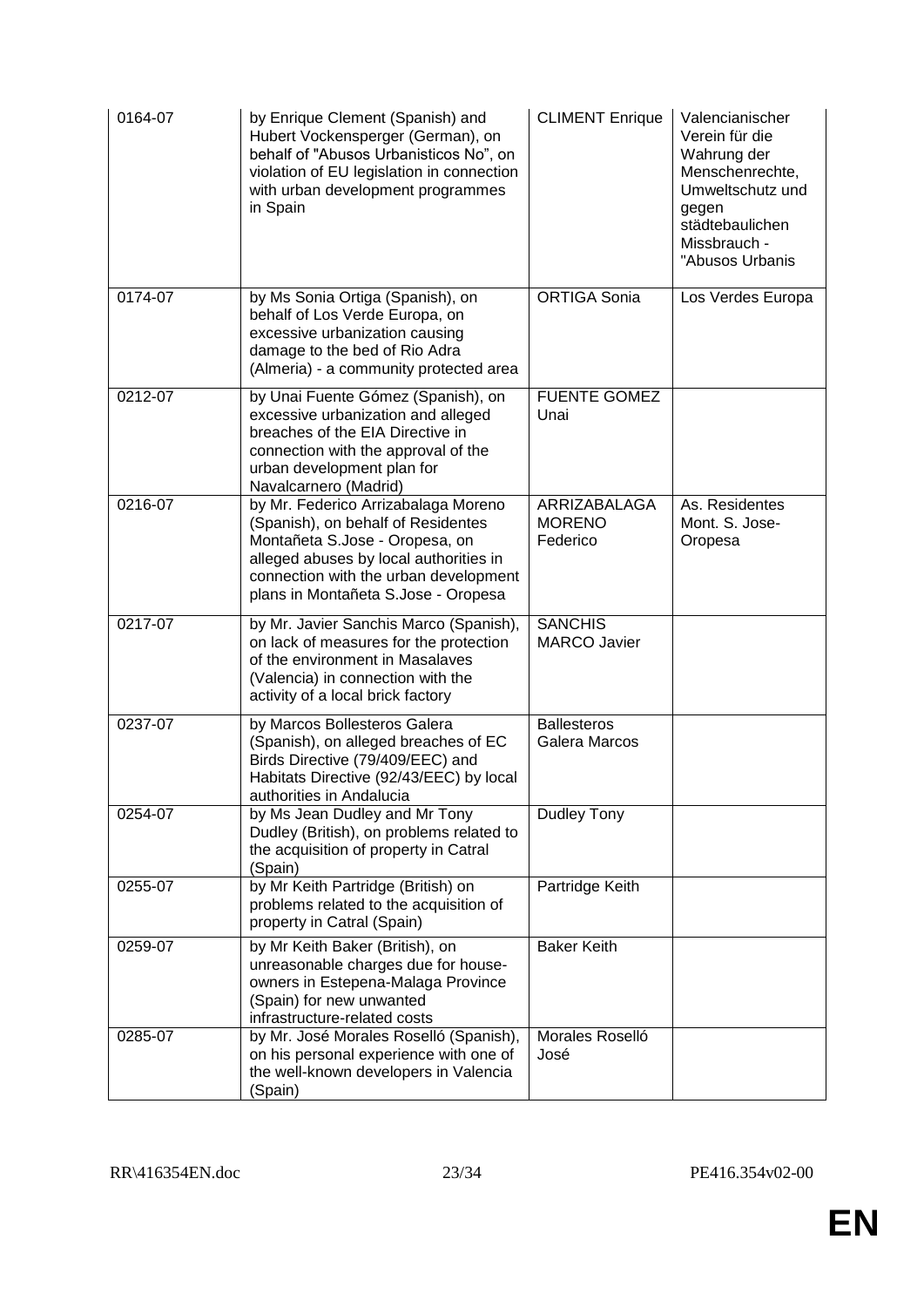| 0293-07 | by Mr. Diego de Ramón Hernández<br>(Spanish), on behalf of Unión<br>Democrática Región de Murcia, on the<br>need to control excessive urbanization<br>plans in Murcia                                                                                                                   | De Ramon<br>Hernández Diego               | Unión Democrática<br>Región de Murcia             |
|---------|-----------------------------------------------------------------------------------------------------------------------------------------------------------------------------------------------------------------------------------------------------------------------------------------|-------------------------------------------|---------------------------------------------------|
| 0308-07 | by Mr Enrique Lluch Broseta (Spanish),<br>on Valencian authorities' disregard of<br>the recommendations of the Fourtou<br>Report                                                                                                                                                        | <b>LLUCH</b><br><b>BROSETA</b><br>Enrique |                                                   |
| 0309-07 | by Mr José Enrique Sanz Salvador<br>(Spanish), on behalf of Arca Ibérica, on<br>concerns in respect to the provisions of<br>the draft Land Law prepared by the<br>Spanish government                                                                                                    | <b>SANZ</b><br>SALVADOR José<br>Enrique   | Arca Iberica                                      |
| 0310-07 | by Mr Miguel Costa Gomez (Spanish),<br>on behalf of Asocoacion de Vecinos de<br>San Miguel de Arcangel, on the<br>allegedly illegal construction of a golf<br>camp in the protected area of Sierra<br>de Escalona y Dehesa de Campoamor<br>(San Miguel de Salinas - Alicante,<br>Spain) | Gomez Costa<br>Manuel                     | Asociación de<br>Vecinos "San<br>Miguel Arcángel" |
| 0388-07 | by Mr Brent Gardner (British), on<br>problems with his property in Catral<br>(Alicante, Spain)                                                                                                                                                                                          | <b>Gardner Brent</b>                      |                                                   |
| 0389-07 | by Mr P.J. Hall (British) on problems<br>with his property in Catral (Alicante,<br>Spain)                                                                                                                                                                                               | <b>Hall GJW</b>                           |                                                   |
| 0391-07 | by Ms Elaine Comet (British) on a<br>dispute with the Valencian Planning<br>Authorities in connection with a<br>possible seizure of a part of her<br>property                                                                                                                           | <b>Comet Elaine</b>                       |                                                   |
| 0392-07 | by Ms Brenda Marshall (Spanish) on<br>excessive charges to cover<br>infrastructure costs related to growing<br>urbanisation in Cadiz (Spain)                                                                                                                                            | <b>Marshall Brenda</b>                    | Urbanisation<br>Invespania, San<br>Roque          |
| 0397-07 | by Ms Cristina Gil Collada (Spanish),<br>on alleged abuses against the interests<br>of the residents of Puig-i-lis (Lliria,<br>Valencia) in connection with the<br>urbanisation plans of the local<br>authorities                                                                       | Gil Collado<br>Cristina                   |                                                   |
| 0451-07 | by Mr. Allan Gulliver (British), on behalf<br>of Valle Romano, on unjust charges for<br>new infrastructure in Estepona (Spain)                                                                                                                                                          | <b>Gulliver Alan</b>                      | Valle Romano                                      |
| 0460-07 | by Mr Pedro Torres Tortosa (Spanish),<br>on alleged abuses of the legislation on<br>expropriation on grounds of public<br>interest                                                                                                                                                      | <b>Torres Tortosa</b><br>Pedro            |                                                   |
| 0475-07 | by Ronald Brichall (British), on<br>excessive infrastructure charges                                                                                                                                                                                                                    | <b>Birchall Ronald</b>                    |                                                   |
| 0476-07 | by Michael Izatt (British), on excessive<br>charges for new infrastructure                                                                                                                                                                                                              | Izatt Michael                             |                                                   |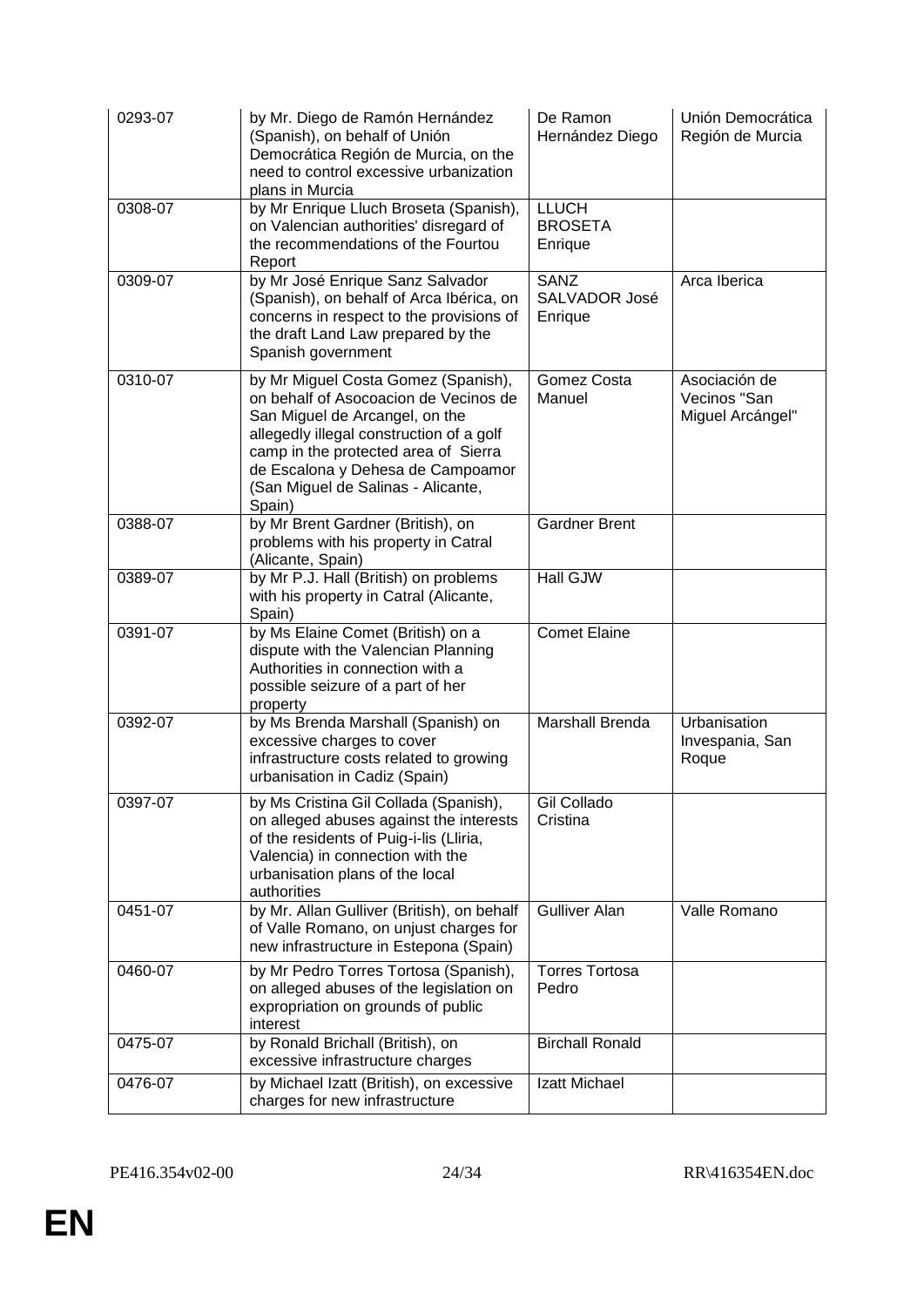| 0478-07 | by David Clarke (British), on excessive<br>costs for new infrastructure                                                                                                                                                                                           | <b>Clarke David</b>                            |                                                                                                |
|---------|-------------------------------------------------------------------------------------------------------------------------------------------------------------------------------------------------------------------------------------------------------------------|------------------------------------------------|------------------------------------------------------------------------------------------------|
| 0513-07 | Petition 0513/2007 by Mr. José-<br>Domingo López Manchón (Spanish),<br>on behalf of Grup Ecologista Maigmó<br>(GREMA), on the incorporation of a<br>public property road in the urbanization<br>project "Valle de Sabinar" (Alicante,<br>Spain)                   | <b>LOPES</b><br><b>MANCHON José</b><br>Domingo | Grup Ecologista<br>Maigmo (GREMA) -<br>Ecologistes en<br>Accio                                 |
| 0515-07 | Petition 0515/2007 by Ms. Odorinda<br>Tena Llorens (Spanish), bearing 4<br>signatures, on problems related to the<br>approval of the Marina d'Or-Golf<br>project (Castellon, Spain)                                                                               | <b>TENA LLORENS</b><br>Odorinda                |                                                                                                |
| 0516-07 | Petition 0516/2007 by Ms. Liliane<br>Rocher (Spanish), on behalf of<br>Asociación de Vecinos Partida Pitchell,<br>on detrimental environmental effects of<br>the Revised Urban Development Plan<br>of Peniscola (Castellón) on the Serra<br>d'Irta protected area | <b>ROCHER Liliane</b>                          | Asociacion de<br>Vecinos Partida<br>Pitchell (Sector 14)                                       |
| 0538-07 | *Protest against infrastructure costs to<br>provide new housing development                                                                                                                                                                                       | <b>Wilson Gillian</b>                          |                                                                                                |
| 0541-07 | *Projet d'urbanisme à Parcent,<br>Espagne                                                                                                                                                                                                                         | <b>Ripoll Vidal</b><br>Fernando                | Arenal Parcent S.L.                                                                            |
| 0542-07 | *Construction d'un stade de footbal`l                                                                                                                                                                                                                             | Sanmartin y<br>Gonzalez Agustin                |                                                                                                |
| 0543-07 | *Projets d'urbanisme dans le region de<br>Valence                                                                                                                                                                                                                 | Amoros Samper<br>Francisco                     | Asociación Nueva<br>Cultura del<br>Territorio                                                  |
| 0544-07 | *Projets d'urbanisme a Oropesa del<br>Mar et Cabanes                                                                                                                                                                                                              | Votron Brigitte                                | Asociación de<br>Vecinos<br>Defensores del<br>Poblado El<br><b>Borseral</b>                    |
| 0545-07 | *Projet d'urbanisme a Villalonga                                                                                                                                                                                                                                  | Pavia Ferrando<br>Josefa                       |                                                                                                |
| 0546-07 | *Projet de construction de logements<br>dans la zone "Mestrets Borriolenc"                                                                                                                                                                                        | <b>Bentran Serulla</b><br>Vicent               | Asociación de<br>Vecinos y<br>Afectados<br>Mestrets-<br>Borriolenc"                            |
| 0547-07 | *Le developpement des quartiers de la<br>ville Madrid                                                                                                                                                                                                             | <b>Cuellar Martin</b><br>Eloy Gregorio         | Foro por Orcasitas                                                                             |
| 0557-07 | *Streit mit den Behörden über ein<br>Grundstück in Valencia                                                                                                                                                                                                       | Eichenberger<br>Ulrich                         |                                                                                                |
| 0558-07 | *Urban development in Tormos                                                                                                                                                                                                                                      | Bob Johnson                                    |                                                                                                |
| 0559-07 | *Construction de logement dans une<br>zone de protection ecologique a Javea                                                                                                                                                                                       | <b>Ruiz Cruanes</b><br>Salvador                |                                                                                                |
| 0573-07 | *Dysfonctionnements dans les travaux<br>d'aménagement de la Communauté<br>valencienne                                                                                                                                                                             | <b>FERNANDEZ</b><br><b>LLAMAS Honorio</b>      | AECU-Asociacion<br>Europa de<br>Consumidores y<br>Usuarios en<br>general y<br>especialmente de |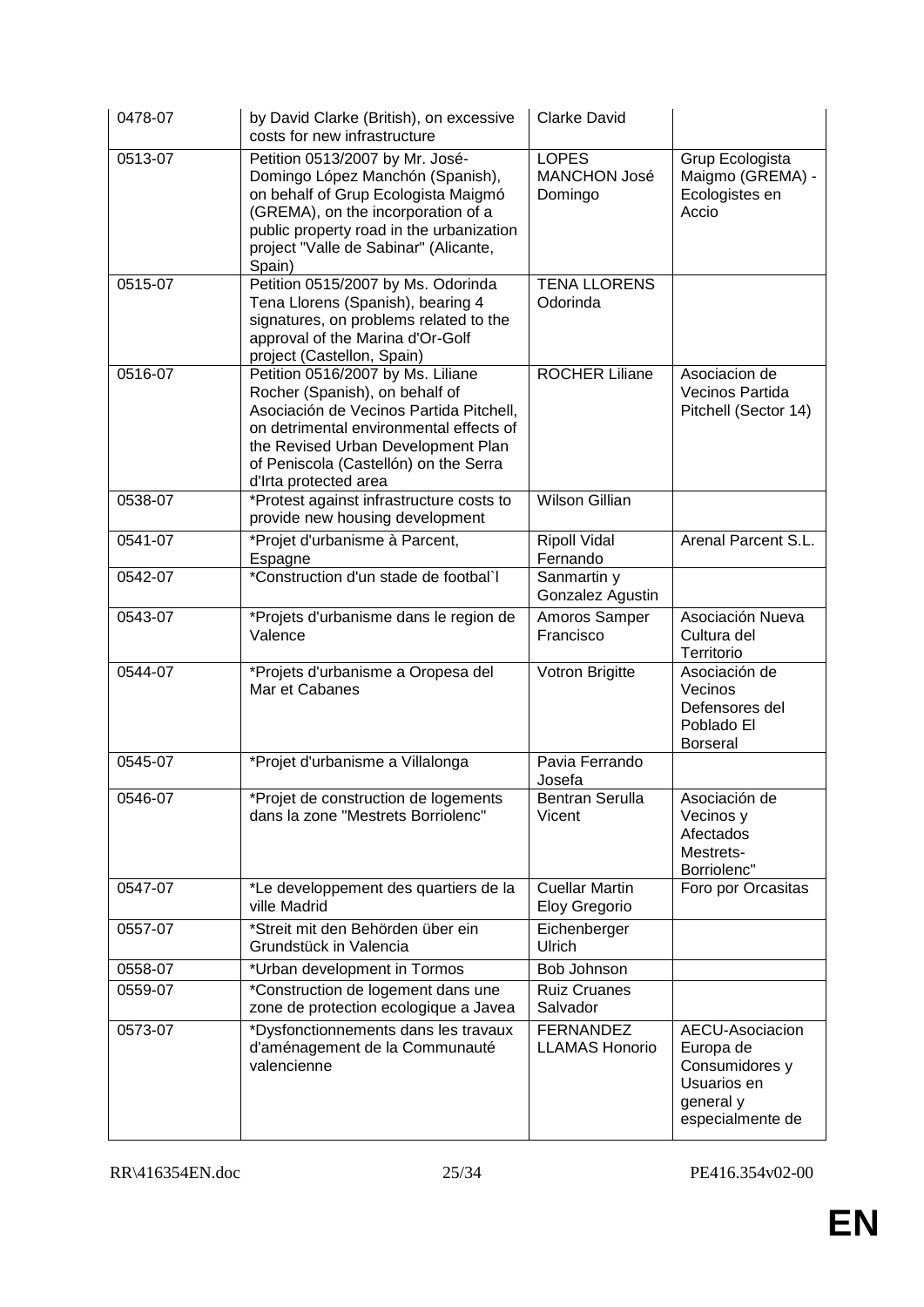|         |                                                                                                                                                                                |                                                | Urbanismo                                                                                           |
|---------|--------------------------------------------------------------------------------------------------------------------------------------------------------------------------------|------------------------------------------------|-----------------------------------------------------------------------------------------------------|
| 0575-07 | *Plusieurs projets d'urbanisme dans la<br>région d'Almeria et Murcia                                                                                                           | <b>DEL VAL Jaime</b>                           | Asociacion<br>Salvemos Mojacar<br>y el Levante<br>Almeriense                                        |
| 0580-07 | *Malversations immobilières en<br>Espagne dont est victime une famille<br>française                                                                                            | <b>BARDY Jean-</b><br>Paul                     |                                                                                                     |
| 0600-07 | *Unregelmässigkeiten von Seiten des<br>Baupromoters beim Kauf eines Hauses<br>mit Grundstück in San Miguel de<br>Salinas                                                       | <b>VON DER</b><br><b>BRUGGEN</b><br>Annelie    |                                                                                                     |
| 0608-07 | *Tender launched by the Orba (Spain)<br>townhall causing the owners to pay a<br>total infrastructure contribution of about<br>70.000 Euros                                     | SANDERSON<br>Eric                              |                                                                                                     |
| 0609-07 | *Latest urbanization project in Fleix<br>(Vall de Laguart, Alicante) causing the<br>owner of a property to loose 284 m2 of<br>land and a compensation charge of<br>48.000 Euro | <b>SPARKS David &amp;</b><br>Rosita            |                                                                                                     |
| 0610-07 | *Building projects in Benissa's<br>neighbourhood Pedramala 2 ignoring<br>fundamental environmental laws and<br>concerns of those living nearby                                 | <b>ROPOHL</b><br>Eckhard                       | Pedramala 2, S.L.                                                                                   |
| 0611-07 | *Property owners affected by<br>fraudulent dealings, involving the Lliber<br>council (Spain), a promoter and a<br>property developer                                           | ARTHURS D.R.                                   | La Cuta Owners'<br>Association                                                                      |
| 0612-07 | *Total ignorance of building regulations<br>in the area Colonia Escandinavia<br>situated in Alfaz                                                                              | <b>LOMM Bengt</b>                              |                                                                                                     |
| 0615-07 | *Permis de construction irréguliers<br>octroyés par les autorités municipales<br>de la ville de El Campello (Espagne)                                                          | De Jeronimo<br>Gonzalez Jaime                  |                                                                                                     |
| 0616-07 | *Protection du parc naturel "de la<br>Albufera de Valencia"                                                                                                                    | <b>BLANCO PEREZ</b><br>Manuel                  | Defensores del<br>parque natural de<br>la Albufera de<br>Valencia                                   |
| 0617-07 | *Irrégularités constatées dans le plan<br>de construction du projet "Dels<br><b>Tarongers Golf Resort"</b>                                                                     | <b>SANFELIU</b><br><b>BUENO José</b><br>Miguel | Asociacion<br>afectados del PAI<br>"Dels Tarongers<br><b>Golf Resort" Albalat</b><br>dels Tarongers |
| 0619-07 | *Projet d'urbanisme à Castellon de la<br>Plana, Valencia (Espagne)                                                                                                             | <b>ROGER DOLS</b><br>José                      | Asociacion de<br>vecinos Sant Joan<br>del Riu Sec                                                   |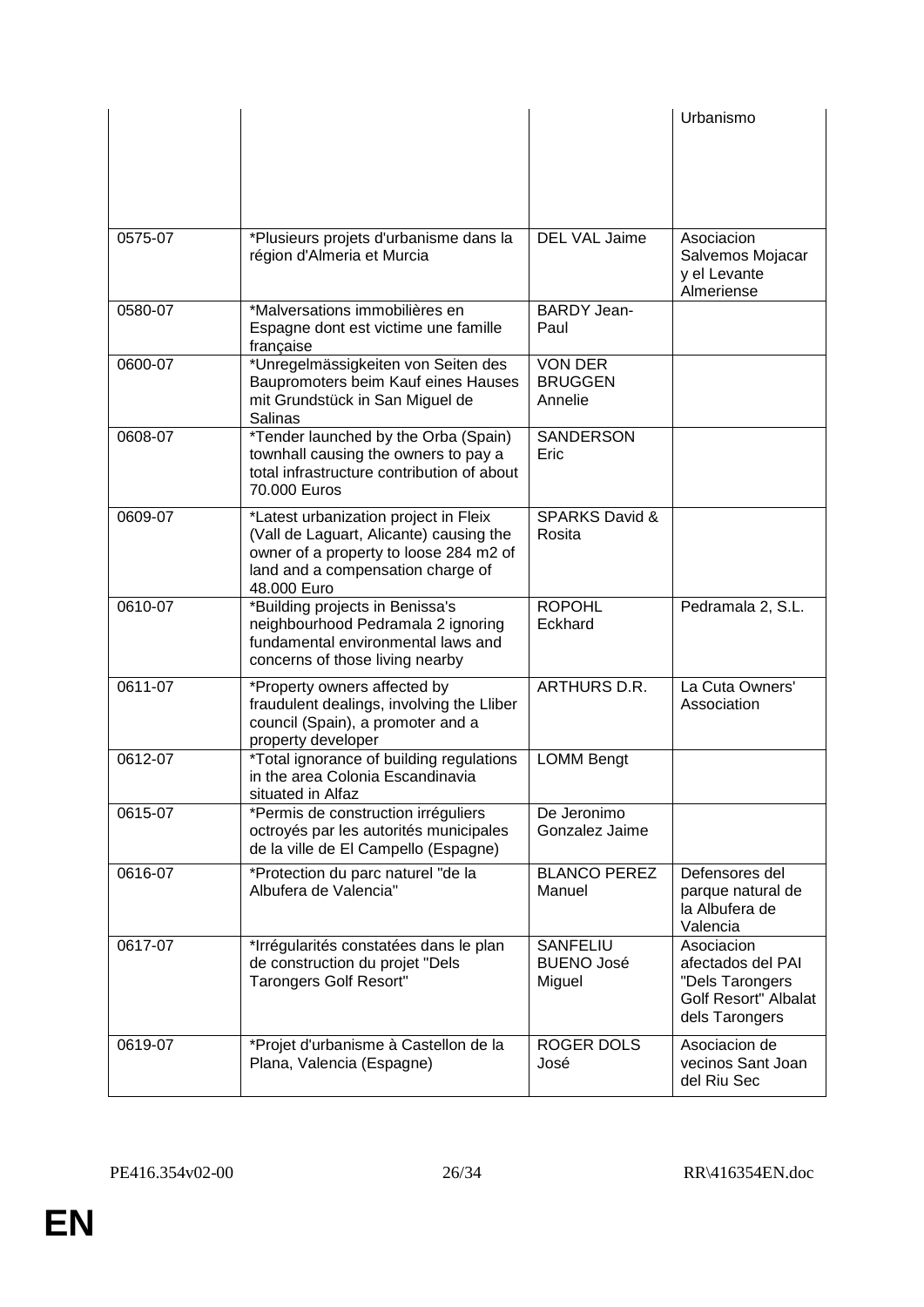| 0620-07 | *Projet de construction "Benicassim<br>Golf" à Benicassim, Espagne                                                                                                                                                                                                                                                                                                                           | <b>JUAN JOSE</b><br><b>SALVADOR</b><br><b>TENA null</b> | Asociacion<br>Ciudadanos de<br>Benicàssim                                                                                |
|---------|----------------------------------------------------------------------------------------------------------------------------------------------------------------------------------------------------------------------------------------------------------------------------------------------------------------------------------------------------------------------------------------------|---------------------------------------------------------|--------------------------------------------------------------------------------------------------------------------------|
| 0621-07 | *Application dans la région valencienne<br>de la loi espagnole "Plan general de<br>ordenacion urbana"                                                                                                                                                                                                                                                                                        | <b>LLORET</b><br>VALENZUELA<br>Gaspar                   | Grupo Municipal<br>Socialista en el<br>Ayuntamiento de<br>Villa joyosa                                                   |
| 0622-07 | *Modalités d'application par les<br>autorités municipales de Tormos<br>(Espagne) de la législation espagnole<br>"Plan general de ordenacion urbana"                                                                                                                                                                                                                                          | <b>FERRANDIZ</b><br><b>GONZALEZ</b><br>Antonio          |                                                                                                                          |
| 0625-07 | *Les nouveaux projets d'urbanisme à<br>Cullera, Espagne                                                                                                                                                                                                                                                                                                                                      | <b>MORALES</b><br>Manuel                                | Agrupaciones<br>Afectados por los<br>PAIs de Cullera<br>(Marenyet y<br>Brosquill)                                        |
| 0627-07 | *Projet d'urbanisme dans la<br>municipalité de Alboraya (Valencia)                                                                                                                                                                                                                                                                                                                           | <b>SANZ GARCIA</b><br>Julio                             |                                                                                                                          |
| 0628-07 | *Demande d'investigation sur les<br>irrégularités urbanistiques commises<br>dans la Communauté valencienne                                                                                                                                                                                                                                                                                   | <b>BALLESTER</b><br>José Carlos                         | Asociacion de<br>vecinos C/ Eugenia<br>Vines                                                                             |
| 0629-07 | *Plainte des habitants de la zone<br>d'urbanisme Los Lagos (Valencia)                                                                                                                                                                                                                                                                                                                        | <b>MORENO</b><br><b>GORRIZ José</b><br>Enrique          |                                                                                                                          |
| 0684-07 | Petition 0684/2007 by David Wilkins<br>(British), on problems with his property<br>in Alicante (Spain)                                                                                                                                                                                                                                                                                       | <b>Wilkins David</b>                                    |                                                                                                                          |
| 0695-07 | by J.M (British), on excessive<br>urbanisation and deforestation in Costa<br>del Sol (Malaga)                                                                                                                                                                                                                                                                                                | <b>McCann Juliet</b>                                    |                                                                                                                          |
| 0750-07 | by Francisco Pellicer Alcayna<br>(Spanish), on behalf of La<br>Coordinadora Ciudadana para la<br>defensa de los Bosques<br>Metropolitanos de la Ribera del río<br>Turia, and Vincente Perez Gil<br>(Spanish), on behalf of Asociacion de<br>Veins Amics d'Entrepins, on the<br>detrimental environmental impact of an<br>urban development project to be<br>implemented in Eliana (Valencia) | <b>PELLICER</b><br><b>ALCAYNA</b><br>Francisco          | Coordinadora<br>Ciudadana para la<br>defensa de los<br><b>Bosques</b><br>Metropolitanos de<br>la Ribera del Rio<br>Turia |
| 0752-07 | by Amparo Palazón Martínez<br>(Spanish), on behalf of Plataforma<br>Cívica Monovera 'Por Monóvar No a<br>este PGOU', on alleged infringements<br>of EC legislation in connection with the<br>approval of the General Urbanisation<br>Plan (PGOU) for Monóvar (Alicante)                                                                                                                      | PALAZÓN<br><b>MARTÍNEZ</b><br>Amparo                    | Plataforma Cívica<br>Monovera "Por<br>Monóvar no a Este<br>Pgou"                                                         |
| 0799-07 | by José Antonio Moreno de Frutos<br>(Spanish) on assessment of the<br>potential increase of urbanization<br>pressure in connection with a project to<br>build a water desalination plant in<br>Cabanes (Castellón)                                                                                                                                                                           | Moreno de Frutos<br>José Antonio                        |                                                                                                                          |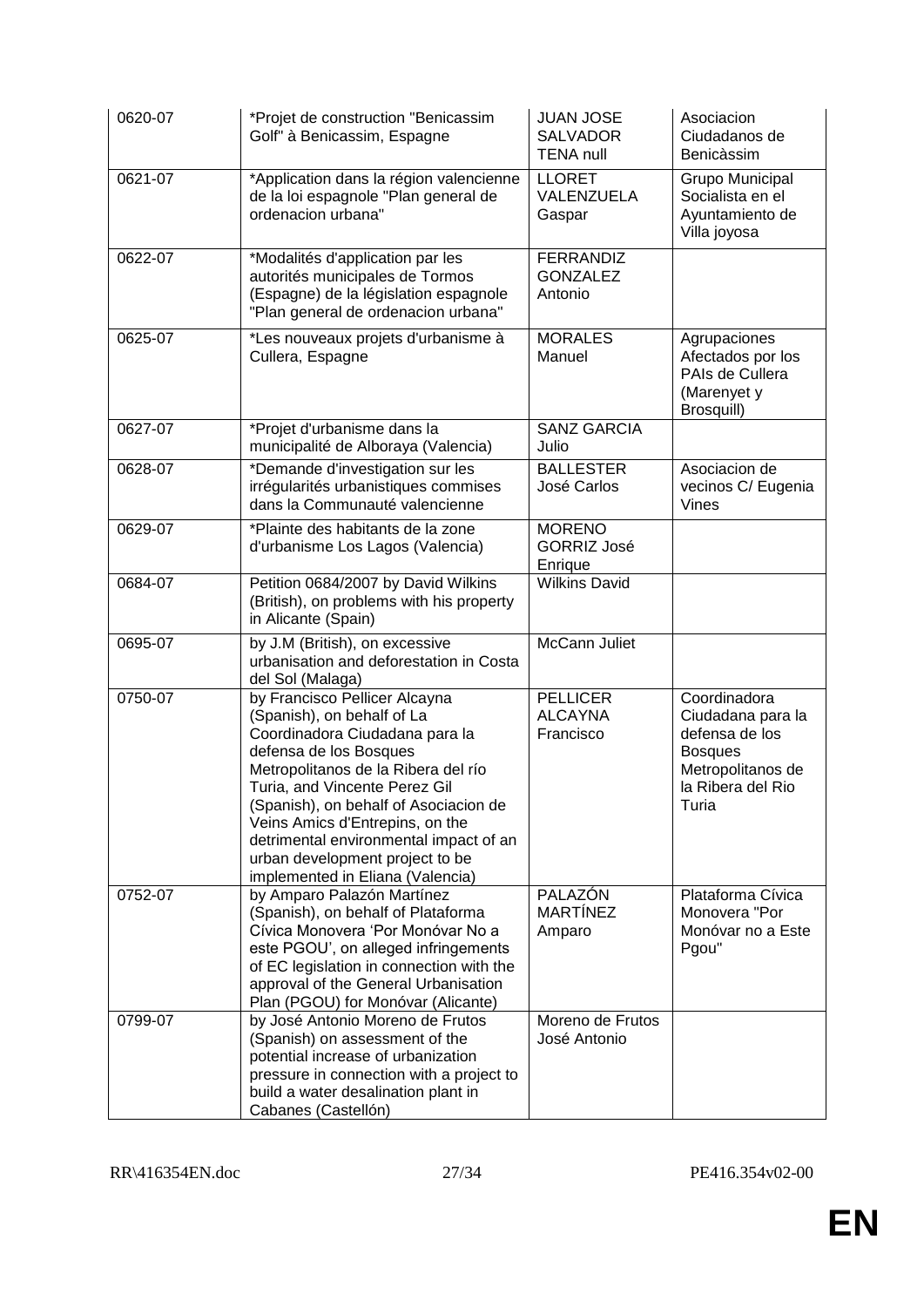| 0805-07 | by Robert Alan Barlow and Margaretha<br>Elizabeth Martinette Easton (British),<br>on behalf of Lamayuru S.L., on alleged<br>violations of EC legislation on<br>protected areas in connection with the<br>provisional approval of an urban<br>development plan in Bédar (Almeria)                                      | <b>Barlow Robert</b><br>Alan                 | Lamayuru SL                                                                                                 |
|---------|-----------------------------------------------------------------------------------------------------------------------------------------------------------------------------------------------------------------------------------------------------------------------------------------------------------------------|----------------------------------------------|-------------------------------------------------------------------------------------------------------------|
| 0821-07 | by Honorio Fernandez Llamas<br>(Spanish), on behalf of Asociacion<br>Europea de Consumidores, Usuarios y<br>Urbanismo (AECU), on illegal<br>urbanisation projects in San Miguel de<br>Salinas (Alicante) and improper<br>implementation of the legislation in<br>force                                                | <b>FERNANDEZ</b><br><b>LLAMAS Honorio</b>    | AECU-Asociacion<br>Europa de<br>Consumidores y<br>Usuarios en<br>general y<br>especialmente de<br>Urbanismo |
| 0824-07 | by Ms Margarita Gonzáles Gómez<br>(Spanish), on alleged breaches of EC<br>legislation in connection with the urban<br>projects in Moralzarzal, Torrelodones,<br>Rascafria, Las Rozas and Galapagar<br>(Madrid)                                                                                                        | <b>GONZALEZ</b><br><b>GOMEZ</b><br>Margarita |                                                                                                             |
| 0878-07 | by Mr. Pedro Garcia Moreno (Spanish),<br>on behalf of Asociación de Naturalistas<br>del Sureste (ANSE), on alleged<br>breaches of EC environmental<br>legislation by regional and local<br>authorities in the Autonomous<br>Community of Murcia (Spain)                                                               | <b>GARCIA</b><br><b>MORENO Pedro</b>         | <b>ANSE</b>                                                                                                 |
| 0898-07 | by Mr. Jose Rodriguez Hernandez and<br>Ms. María Belmonte Núnez (Spanish)<br>on expropriation and illegal demolition<br>of their house as result of the approval<br>of an urban development plan in Calpe<br>(Alicante)                                                                                               | Rodriguez<br>Hernández José                  |                                                                                                             |
| 1051-07 | by Mr. David Chervin (French), on<br>urban abuses resulting in the<br>expropriation of his land in Polop de la<br>Marina (Alicante, Spain)                                                                                                                                                                            | <b>CHERVIN David</b>                         |                                                                                                             |
| 1058-07 | by Ms. Francisca Talens Sapina<br>(Spanish), on breaches of her property<br>rights and of EC public procurement<br>legislation in connection with the<br>implementation of the urban<br>development plan of Cullera (Valencia)<br>adopted on the basis of the LRAU (Ley<br>Reguladora de Actividades<br>Urbanisticas) | <b>TALENS SAPINA</b><br>Francisca            |                                                                                                             |
| 1183-07 | by Ms Mary Wall (Irish), on breach of<br>her property rights in Spain                                                                                                                                                                                                                                                 | Wall Mary                                    |                                                                                                             |
| 1230-07 | by C.G.C. (French), on possible<br>breaches of her property rights in<br>connection with the application of<br>article 193 of the Valencian Urban Law<br>(Ley Urbanística Valenciana)                                                                                                                                 | Gil Collado<br>Cristina                      |                                                                                                             |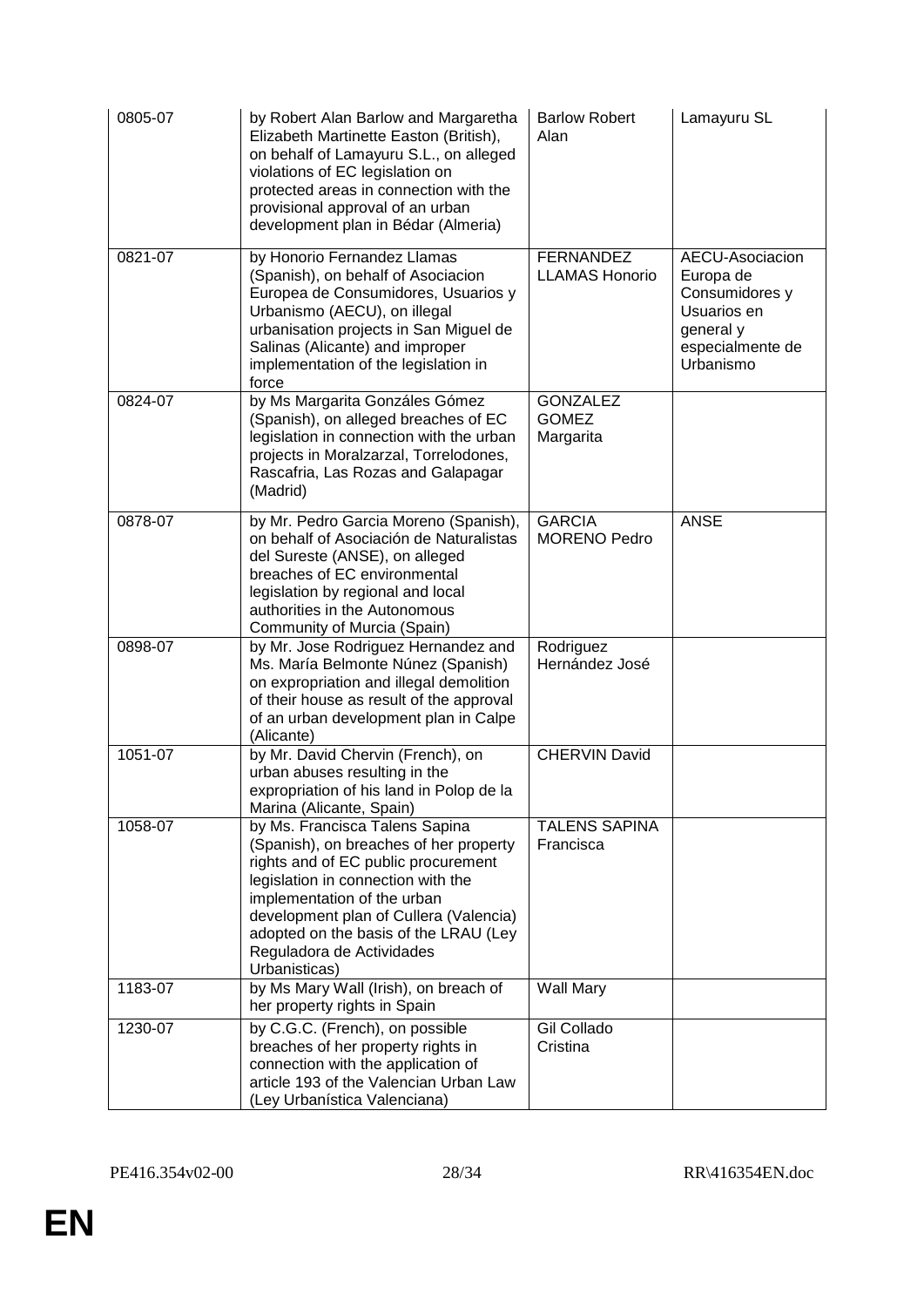| 1386-07 | by Mr Román Alonso Santos<br>(Spanish), on behalf of Izquierda Unida<br>de Vigo, on the environmental impact<br>of the Vigo General Urban<br>Development Plan (PGOU)                                                                                                                      | Santos Roman<br>Alfonso                   | Esquerda Unida -<br>Izquierda Unida                   |
|---------|-------------------------------------------------------------------------------------------------------------------------------------------------------------------------------------------------------------------------------------------------------------------------------------------|-------------------------------------------|-------------------------------------------------------|
| 0008-08 | by Ms. Jennifer Harvey (British), on<br>problems with her property in Spain                                                                                                                                                                                                               | Harvey Jennifer                           |                                                       |
| 0085-08 | by Mrs. Esther Morales Valero<br>(French), on alleged urban abuse<br>resulting from the implementation of<br>the General Urban Development Plan<br>(PGOU) 2005 of Santa Pola                                                                                                              | Morales Valero<br>Esther                  |                                                       |
| 0113-08 | by José Mouriz Cruz (Spanish), on<br>behalf of the Asociación de Vecinos<br>'San Vicenzo', bearing one other<br>signature, on a protest against the<br>adoption of the general development<br>plan for the municipality of Rábade in<br>Galicia                                           | Mouriz Cruz José                          | Asociación de<br>vecinos "San<br>Vicenzo"             |
| 0174-08 | by Mr. Jose Ortega (Spanish), on the<br>alleged abusive application of the<br>Spanish law of the coasts in relation to<br>property rights                                                                                                                                                 | Ortega Ortega<br>José                     |                                                       |
| 0179-08 | by Mr. Alberto Mayor Barajona<br>(Spanish), on behalf of Ecologistas en<br>Acción (Guadalajara), on alleged<br>breaches of EC environmental<br>legislation in connection with the<br>approval of an urban development<br>project concerning Vega del Henares<br>area (Castilla-La Mancha) | Mayor Barahona<br>Alberto                 | Ecologistas en<br>acción                              |
| 0242-08 | by Geert Jongsma (Dutch), on<br>infringement of his property rights in<br>Spain                                                                                                                                                                                                           | Jongsma Geert                             |                                                       |
| 0278-08 | by N.N.S. (Spanish), concerning<br>alleged irregularities regarding<br>development plans for La Marina<br>(Elche - Alicante)                                                                                                                                                              | Navarro Soler<br>Noelia                   |                                                       |
| 0482-08 | by Maria-Pilar Malon Azpilicueta<br>(Spanish), on behalf of the Asociacion<br>Abusos Urbanisticos in Navarra,<br>concerning the harmful impact of an<br>urban development project on Estella-<br>Lizarra (Navarra)                                                                        | Malón Azpilicueta<br>María-Pilar          | Asociación "Abusos<br>Urbanísticos en<br>Navarra: No" |
| 0496-08 | by Maria Teresa Salvador Alarcón<br>(Spanish), on opposition to the urban<br>renewal project for El Cabanal district<br>(Valencia)                                                                                                                                                        | Salvador Alarcón<br>María Teresa          |                                                       |
| 0521-08 | by Peter Jozef Mathilda Van<br>Kerckhoven and Marie Françoise<br>Georgette Schorreels (Belgian), on<br>alleged irregularities in connection with<br>the adoption of the integrated action<br>program for the urbanisation of 'La<br>Serreta' sector in Nucía (Valencia)                   | Van Kerckhoven<br>Peter Jozef<br>Mathilda |                                                       |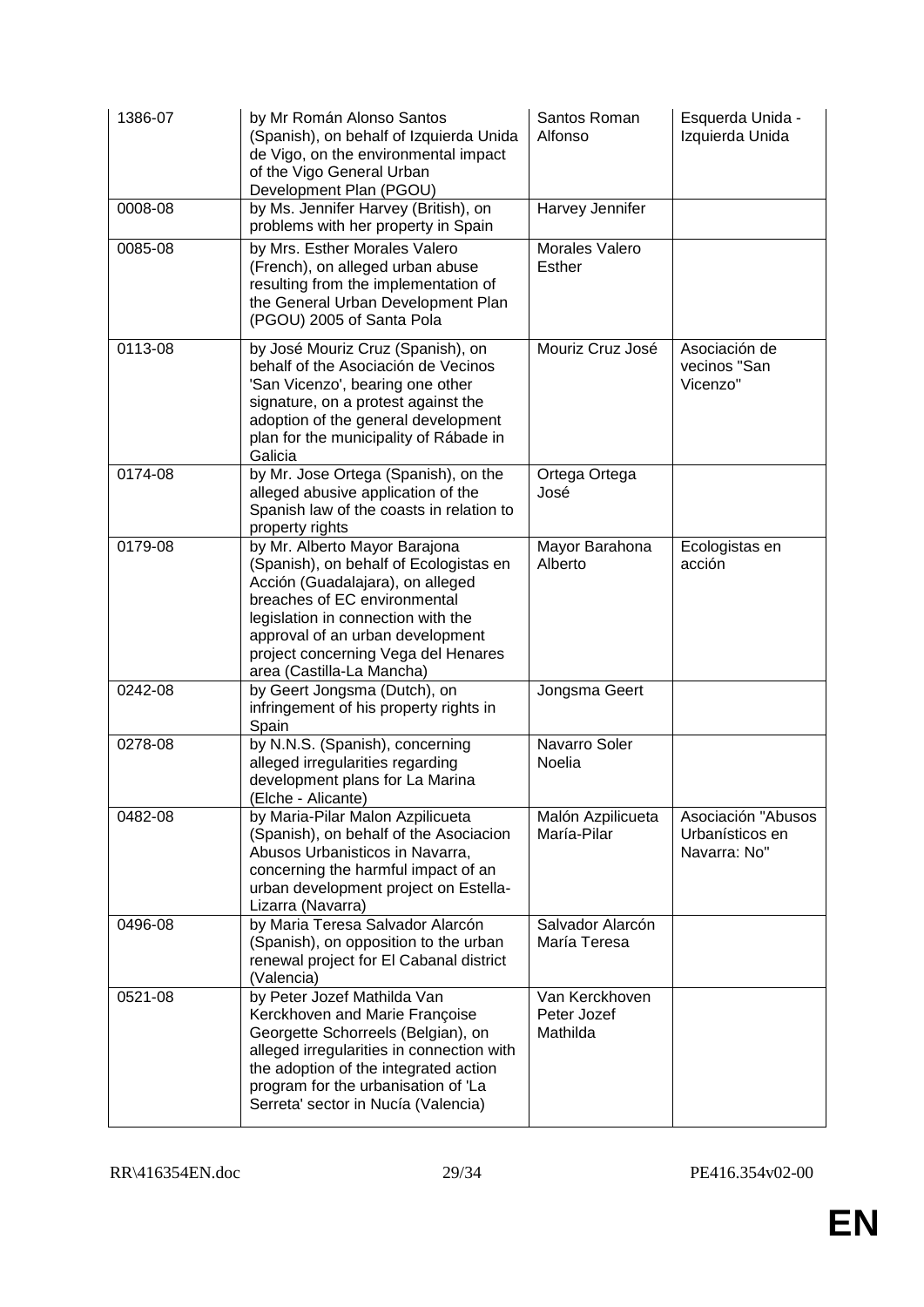| 0631-08 | by Konrad Ringler (German), on mass<br>expropriations in Catalonia, Spain                                                                                                                                                                                                                    | Ringler Konrad                        |                                                               |
|---------|----------------------------------------------------------------------------------------------------------------------------------------------------------------------------------------------------------------------------------------------------------------------------------------------|---------------------------------------|---------------------------------------------------------------|
| 0645-08 | by Ms. E. W. (British), on problems with<br>the house she purchased in Murcia<br>(Spain)                                                                                                                                                                                                     | Wheatley<br>Elizabeth                 |                                                               |
| 0716-08 | by Luis Cerillo Escudero (Spanish) on<br>behalf of Ecologistas en Accion de<br>Valencia, on alleged breaches of EC<br>Directive 85/337 on environmental<br>impact assessment in connection with<br>a Formula One-track project in<br>Valencia.                                               | Cerrillo Escudero<br>Luis             | Ecologistas en<br>acción de Valencia                          |
| 0774-08 | by María Jesus Peréx Agorreta<br>(Spanish), on behalf of the<br>'Departamento de Historia Antigua-<br><b>UNED' (Department of Ancient History</b><br>at the UNED), on protection of the<br>natural and cultural environment in<br>Soria and Numancia in Castilla y León<br>in northern Spain | Peréx Agorreta<br>Maria Jesús         | Departamento de<br>Historia Antigua -<br><b>UNED - Madrid</b> |
| 0867-08 | by Ms. Karin Koberling (German), on<br>alleged abusive application of the law<br>of the coast by the Spanish authorities                                                                                                                                                                     | Koberling Karin                       | Asociación de<br>Vecinos de Puerto<br>de la Cruz              |
| 0983-08 | by Clara Gonzalez Jiménez (Spanish),<br>on the alleged detrimental<br>environmental impact of an urban<br>development project in Candeleda<br>(Castilla y Leon)                                                                                                                              | González<br>Jiménez Clara             |                                                               |
| 1038-08 | *Illegal activities in the Santa Maria<br>Green Hills Development in Elivira,<br>Marbella, Spain                                                                                                                                                                                             | Pabla Jasbir                          |                                                               |
| 1057-08 | *Illegal builds in Spain                                                                                                                                                                                                                                                                     | <b>Burns Michael</b>                  |                                                               |
| 1146-08 | *La contribution financiere au projet<br>urbanistique d'une construction des<br>centaines de bungalows demandee<br>aux habitants d'un immeuble, situe a<br>une proximite directe, par<br>l'administration locale                                                                             | <b>Fernandez Arias</b><br>Leal Carmen |                                                               |
| 1265-08 | *Illegal permission/licence of house<br>building                                                                                                                                                                                                                                             | Dorrell David                         |                                                               |
| 1485-08 | <i><b>*The Spanish Rules of Coast</b></i><br>concerning a property in the Marina of<br>Empuriabrava                                                                                                                                                                                          | Hazelhurst Alan                       |                                                               |
| 1552-08 | *Urbanization in Spain and illegal<br>building                                                                                                                                                                                                                                               | Perez Garreta<br>Maria Dolores        | EUC Zona<br>Ranchos-Pueblo<br>Azahar                          |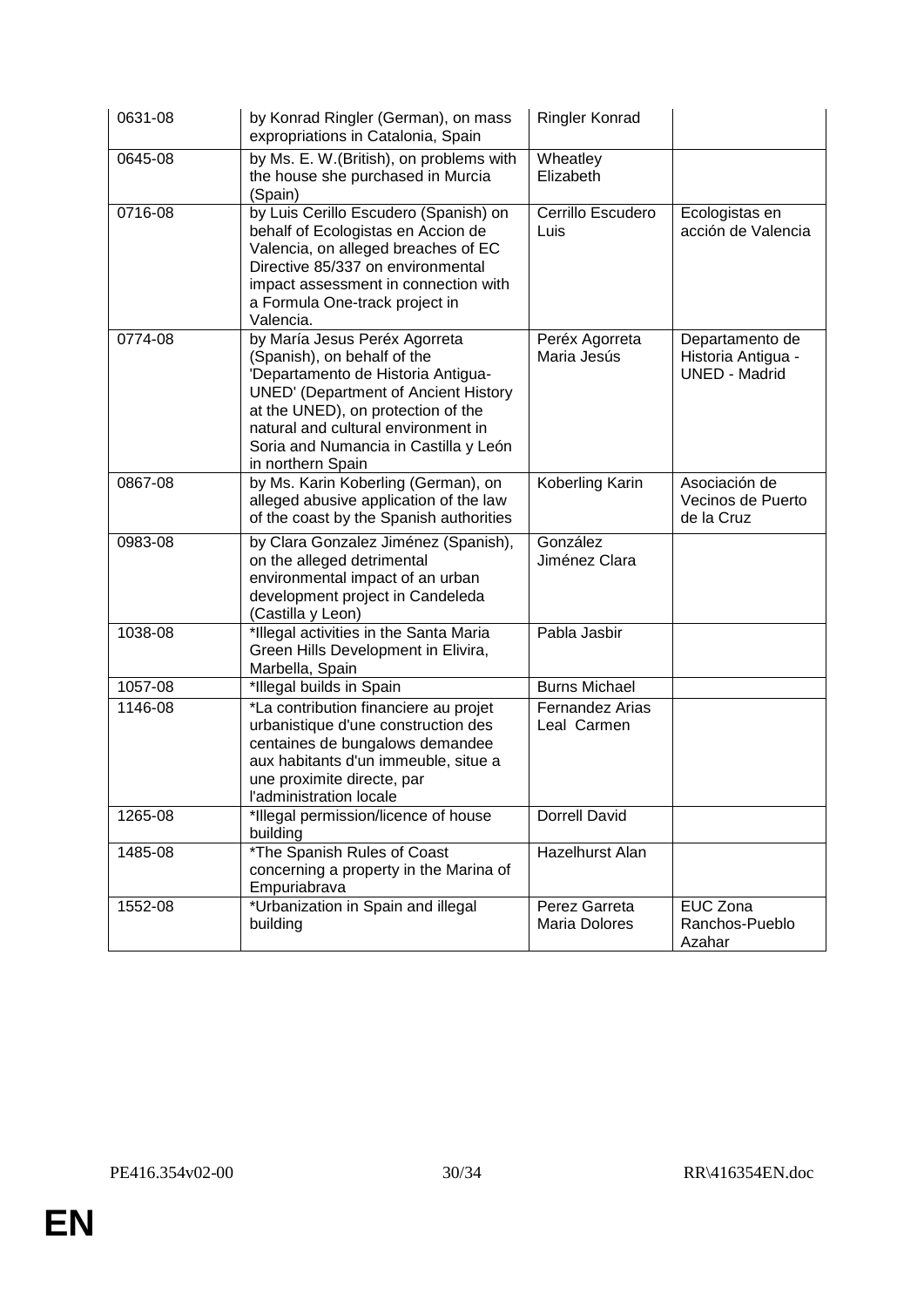## **OPINION OF THE COMMITTEE ON LEGAL AFFAIRS ON THE LEGAL BASE**

Mr Marcin LIBICKI Chair Committee on Petitions ASP 04F158 BRUSSELS

*Subject: Opinion in the form of a letter on the draft report on the impact of extensive urbanization in Spain on individual rights of European citizens, on the environment and on the application of EU law, based upon petitions received (Petitions 00/00 and 00/00) (2008/2248(INI))*

Dear Mr Libicki,

The Committee on Legal Affairs has the following observations to make on certain strictly legal aspects of the draft report cited above.

The draft report drawn up by the rapporteur of the Petitions Committee contains certain misconceptions as to the scope and applicability of national law which are liable to mislead its readers into overestimating what the European Union can do in cases where a Member State or national authorities have allegedly acted in breach of fundamental rights as set out in the European Convention for the Protection of Human Rights and Fundamental Freedoms and the Charter of Fundamental Rights of the European Union .

In order for the Community institutions (the Commission, the Court of Justice) to be able to act against a Member State in such circumstances, the violation of a fundamental right must be referable to the exercise of Community competence. The mere fact that some of the persons who purportedly suffered injury as a result of an alleged infringement of a fundamental right enshrined in the ECHR and the Charter had exercised their Community rights of free movement or freedom of establishment does not suffice to bring the matter within the jurisdiction of the Community.

As regards the alleged breach of the right to property (Article 1 of the first Additional Protocol to the ECHR), the draft report fails to show any connection whatsoever with Community law.

Furthermore, the statement in recital I of the draft report that a case on the Community's competence with regard to intellectual property rights having regard to Article 295 of the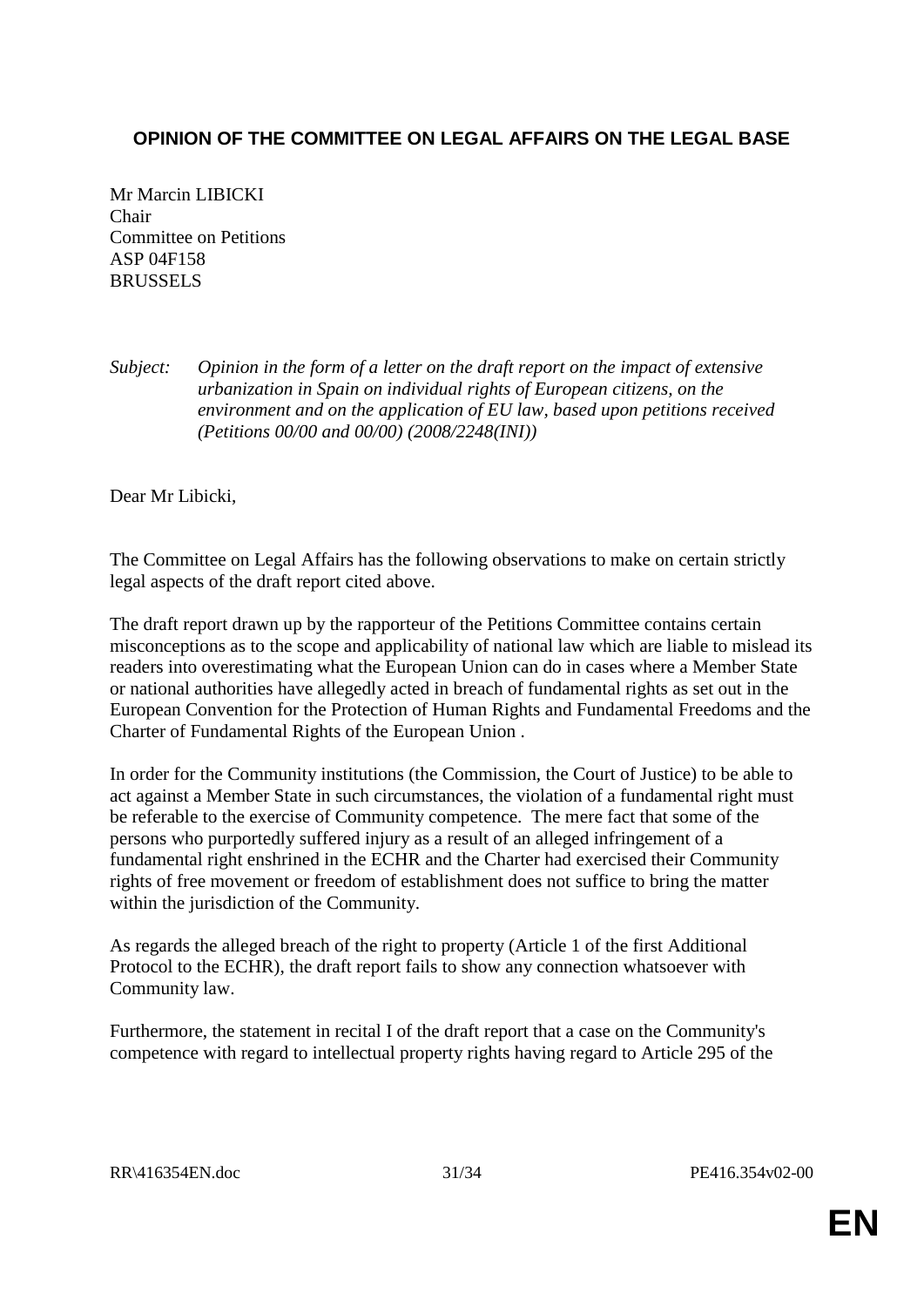Treaty1 (Case 119/75 Terrapin v. Terranova [1976] ECR 1039) shows that the competence of the Member States in respect of the system of property ownership "must always be applied in conjunction with the fundamental principles of Community law, such as the free of movement of goods, persons, services and capital" betrays a fundamental misunderstanding of the caselaw on Article 295. That case-law is concerned with instances where the Community, in the exercise of Community competence (over free movement of goods, etc), purported in some way to influence or limit or control the exercise of property rights, as is permitted by Article 1 of the first Additional Protocol to the ECHR. Indeed, as the Court has consistently held, "while the right of property forms part of the general principles of Community law, it is not an absolute right and must be viewed in relation to its social function and whereas, consequently, its exercise may be restricted, provided that those restrictions in fact correspond to objectives of general interest pursued by the Community and do not constitute a disproportionate and intolerable interference, impairing the very substance of the rights guaranteed" (Case C-491/01 British American Tobacco (Investments) and Imperial Tobacco [2002] ECR I-11453).

The Court has made the position abundantly clear, for instance in the order of 6 October 2005 in Case C-328/04 Vajnai [2005] I-8577 and in the earlier judgment concerning the expropriation of real property in Case C-309/96 Annibaldi v. Sindaco del Comune di Guidonia and Presidente Regione Lazio [1997] ECR I-7493, at paras 22-25: where national provisions fall outside the scope of Community law, there is no Community jurisdiction to assess the compatibility of those provisions with the fundamental rights whose observance the Court ensures.

In any event, the purchase of a real property in Spain is carried out in accordance with national laws and any alleged transgression of that law has to be resolved before the competent Spanish judicial authorities (see Case C-182/83 Fearon v. Irish Land Commission [1984] ECR 3677). It is only in the last resort when all national remedies have been exhausted that it is possible to take a case to the European Court of Human Rights.

The long and short of it is that, in carrying out the compulsory purchase of real property, the Spanish authorities act in pursuance of the Spanish Constitution and laws enacted pursuant to the relevant provision of the Constitution. The fact that some of the people affected by the measures in question were Union citizens who had exercised one of the freedoms granted by the Treaty has no bearing on the matter. The proper means of seeking redress is through the Spanish courts and, ultimately, once all domestic remedies have been exhausted, the Court of Human Rights at Strasbourg.

Lastly, the draft report refers to proceedings brought by the Commission against Spain for alleged infringements of the public procurement directive. However, it is doubted whether there is a sufficient causal relationship between the alleged improper implementation of that Directive and the damage allegedly sustained by the petitioners.

In conclusion, after examining the issue at its meeting of 12 February 2009, the Committee on Legal Affairs, by 13 votes in favour2 and no abstentions, recommends that your committee, as

<sup>&</sup>lt;sup>1</sup> This Treaty shall in no way prejudice the rules in Member States governing the system of property ownership. <sup>2</sup> The following Members were present: Alin Lucian Antochi (acting Chair), Lidia Joanna Geringer de

Oedenberg (Vice-Chair), Francesco Enrico Speroni (Vice-Chair), Monica Frassoni (rapporteur), Sharon Bowles, Brian Crowley, Jean-Paul Gauzès, Klaus-Heiner Lehne, Alain Lipietz, Manuel Medina Ortega, Georgios Papastamkos, Aloyzas Sakalas, Jaroslav Zvěřina.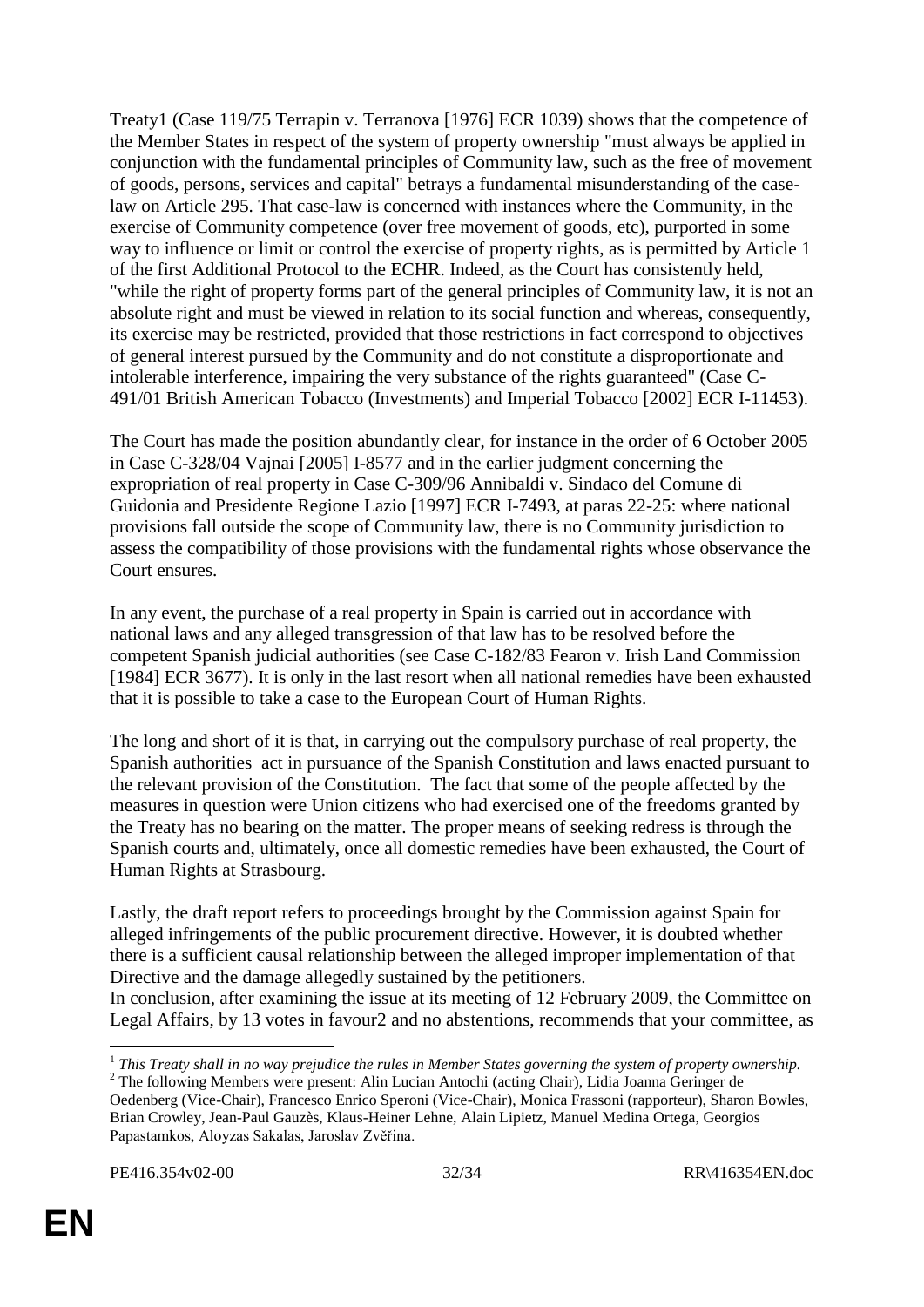the committee responsible, proceed to examine the above proposal in keeping with its suggestions.

Yours sincerely,

Giuseppe GARGANI